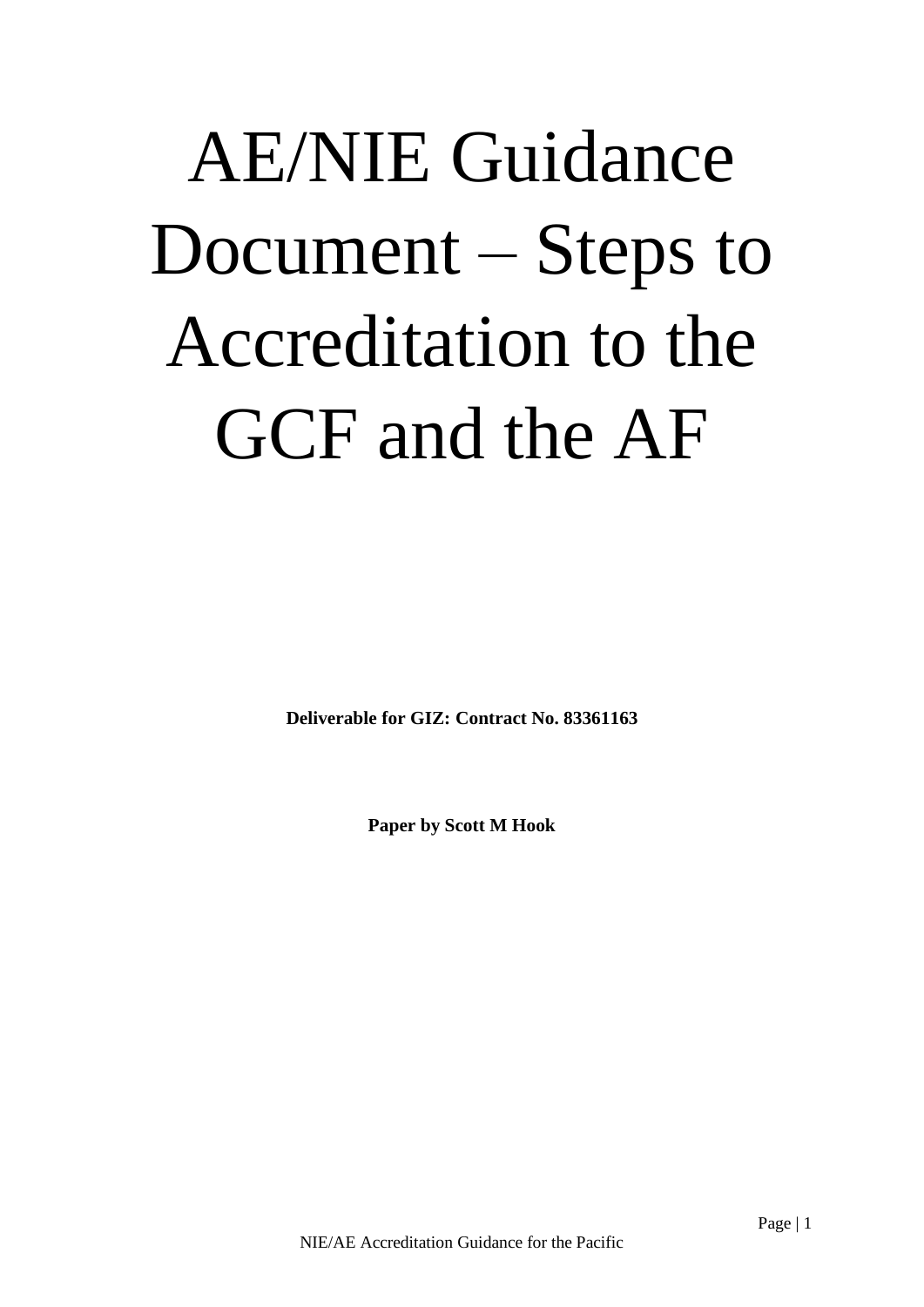## Table of Contents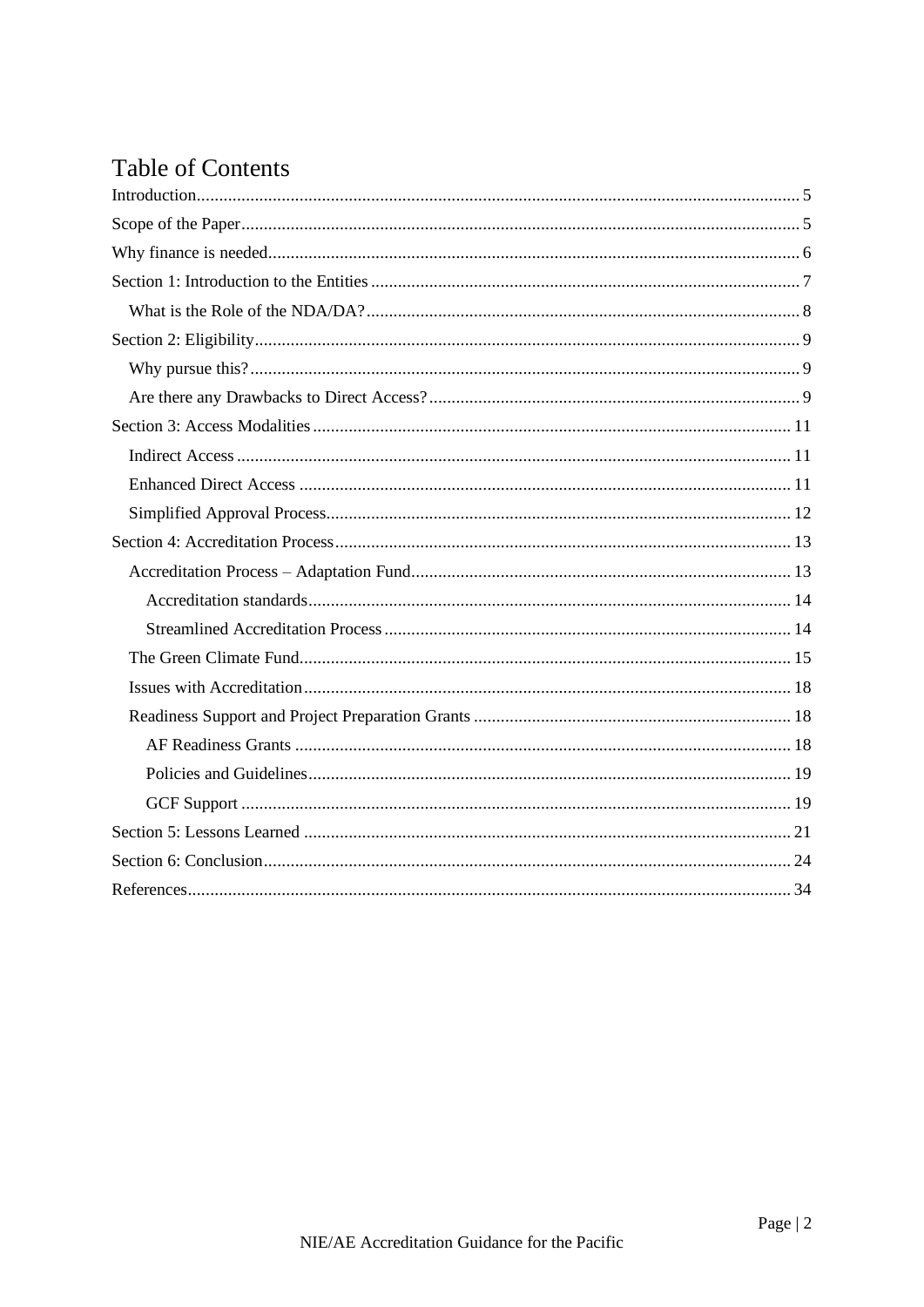#### **List of Acronyms**

AE Accredited Entity AF Adaptation Fund AMA Accreditation Master Agreement CBNRM Community Based Natural Resource Management CDKN Climate Development Knowledge Network CSO Civil Society Organisation DG DEVCO European Commission's Directorate-General for International Cooperation and Development EBRD European Bank for Reconstruction and Development EDA Enhanced Direct Access EIB European Investment Bank ESS Environmental and Social Safeguards GCF Green Climate Fund GEF Global Environment Facility GIZ German Technical Cooperation ICCAD International Centre for Climate Change and Development IFC International Finance Corporation IIED International Institute for Environment and Development IISD International Institute for Sustainable Development IUCN International Union for the Conservation of Nature KFW Kreditanstalt für Wiederaufbau LDC Least Developed Country NAP National Adaptation Plan NDA National Designated Authority NDC Nationally Determined Contribution NGO Non-Governmental Organisation PPF Project Preparation Facility PIFS Pacific Islands Forum Secretariat Profanape Peruvian Trust Fund for National Parks and Protected Areas PSF Public Sector Facility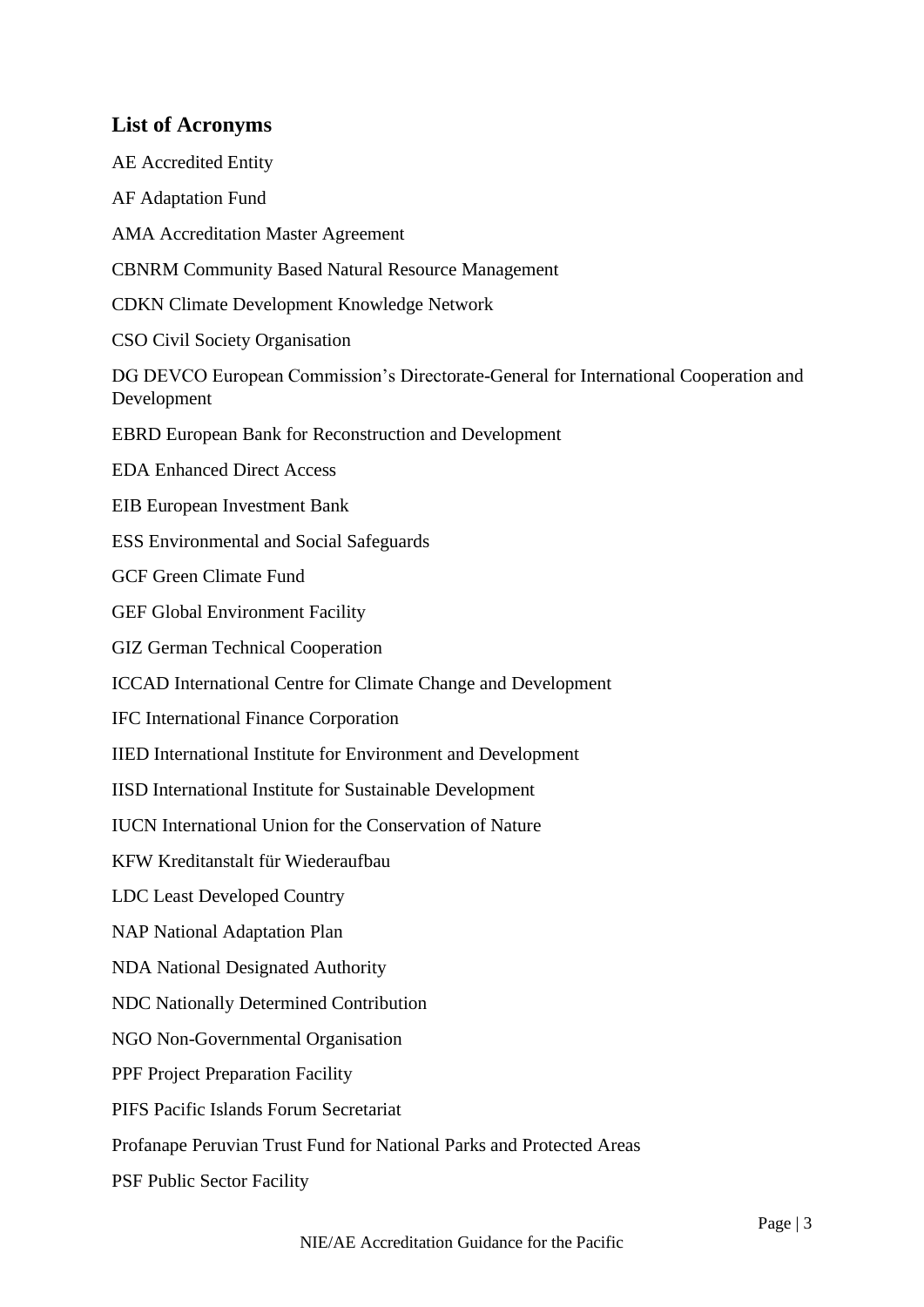PSO Private Sector Organisation RCM Readiness Coordination Mechanism SAP Simplified Approval Process (of GCF) SIDS Small Island Developing States SPREP South Pacific Regional Environment Programme UNDP United Nations Development Programme UNEP UN Environment UNFCCC United Nations Framework Convention on Climate Change

USD United States Dollars

WRI World Resources Institute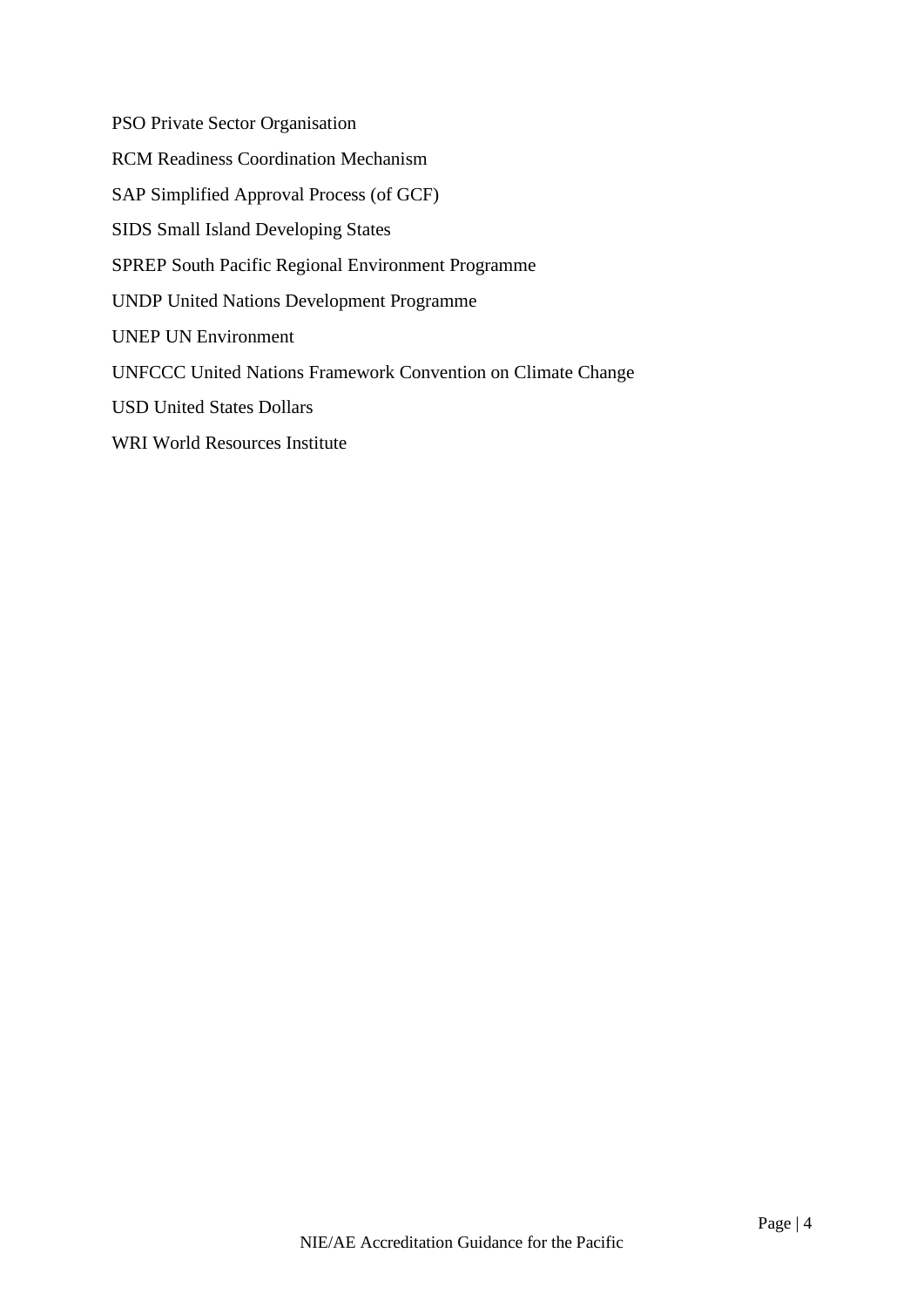## <span id="page-4-0"></span>Introduction

In the climate finance arena, the Adaptation Fund (AF) pioneered direct access (through entities known as National Implementing Entities (NIEs)) - an access modality that allows developing countries to receive funds for project and programme implementation directly without going through an intermediary. Since then the GCF has progressed a process of accreditation that also allows direct access (known as Accredited Entities (AEs) and this has sparked great interest by various possible entities in the Pacific to consider the process to become a Direct Accredited Entities (DAEs).

The accreditation in 2016 of the Ministry of Finance and Economic Management (MFEM) in the Cook Islands marked a milestone in the Pacific on the debate on channelling climate finance. Further, the subsequent approval of the first direct access project in the Cook Islands in 2018 – offered a new narrative, which assumes that national entities, even in small countries, have the capacity to meet international best practice standards in managing funds and are able to submit tangible projects in the adaptation field.<sup>1</sup>

To date (in December 2020), in the Pacific only three countries (NIEs/AEs) have completed the process of programming direct access funding domestically (the Cook Islands MFEM, the Tuvalu Ministry of Finance and Economic Development and the Fiji Development Bank). However, if we include regional entities, such as Micronesian Conservation Trust (MCT), the Secretariat of the Pacific Regional Environment Programme (SPREP) and the Pacific Community (SPC) as accredited entities based in the region then there are six entities in the Pacific.<sup>2</sup> Their combined experiences provide rich lessons, in determining how the provision of innovative financing mechanisms through accreditation can work in practice and how direct access can be programmed more broadly into guidance.

The lessons learnt regarding challenges and enabling factors during accreditation, project development and approval, as well as project implementation can be used to strengthen support processes for the accreditation of future NIEs/DAEs to the AF and to the Green Climate Fund (GCF). This is increasingly relevant as both organisations continue to promote and call for access to their funds and Pacific needs in responding to the challenges of climate change continue to expand.<sup>3</sup>

## <span id="page-4-1"></span>Scope of the Paper

GIZ working with the Pacific Islands Forum Secretariat, requested a paper to be developed on a framework for accreditation for Pacific island countries considering the process. This paper was written to provide that guidance with links to the specific technical requirements and the experience of entities that have successful been accredited. The main objectives of this guidance paper is to:

• Outline the GCF/AF processes, standards, responses and guidance. Identify the standards in approaches that need to be cleared and considered for accreditation.

<sup>&</sup>lt;sup>1</sup> In 2017 Antigua and Barbuda had an Adaptation project approved as the NIE.

<sup>&</sup>lt;sup>2</sup> There is one national entity on the Caribbean – in Antigua and Barbuda and two regional the CDB and CCCCC. There are none in the other SIDS regions.

<sup>&</sup>lt;sup>3</sup> The submission of revised NDCs will likely see a lot of countries more clearly define their climate change pipelines.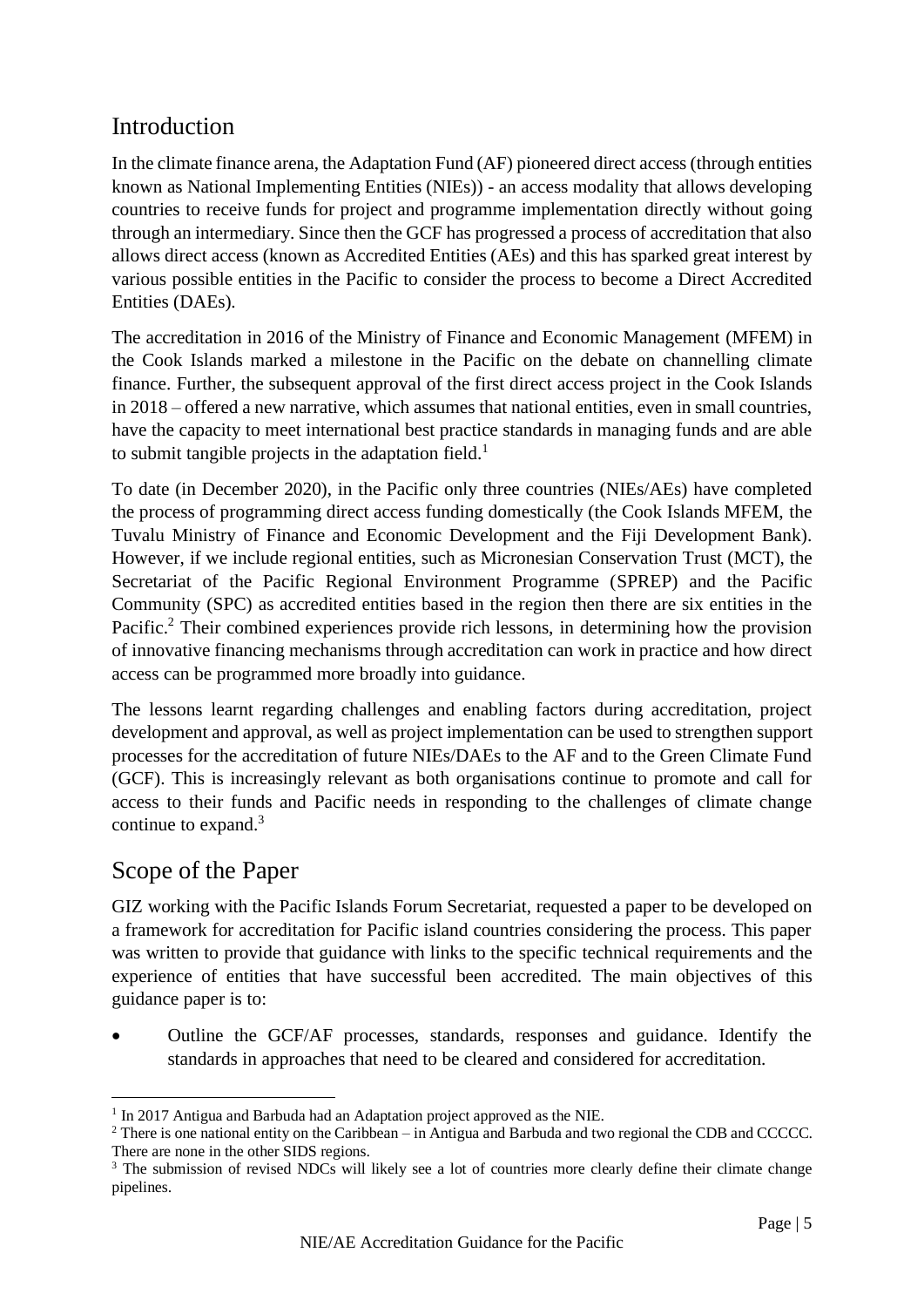- Learning pathways what do you need to learn, build capacity and guide. Lessons from SIDS and LDCs on resourcing, motivation and implementation plans.
- Give insights from experts and agencies on country efforts and how accreditation can improve climate finance access pathways.

The main deliverables of the assignment for this report are to allow an understanding of the:

- Steps required to be undertaken for accreditation and the associated materials and documents necessary to support that application.
- Lessons from the accreditation processes in SIDS.

## <span id="page-5-0"></span>Why finance is needed

The Pacific region is a diverse array of 7,500 islands scattered across an area of 30 million square kilometres. As of 2020, an estimated 10.9 million people inhabit its 14 countries. The region has varying topographies, cultures, and economies. Many islands are small and geographically remote, with fragile biodiversity and a limited natural resource base. These features make the region particularly vulnerable to global warming, with increasing and more intense cyclones, floods, and drought. Climate change affects food production and uses of land, coastal, and marine resources; damages infrastructure and water resources; and adds risk to human health.

Pacific island countries are exposed to climate risk and face substantial challenges as average global temperatures rise and aspects such as changes in the weather increase. For example, the ADB (2013) has estimated that the regions needs for adaptation alone amount to 2.9% to as high as 12.7% of annual gross domestic product (GDP) equivalent by 2100.

All in all, economic costs of climate change have been large and are expected only to increase. In 2012, the World Bank (2012) estimated that since 1950, extreme events have affected approximately 9.2 million people in the Pacific region, with 9,811 reported deaths and damage of USD 3.2 billion. Furthermore, in the last 10 years the Pacific has been affected by some of the strongest tropical cyclones in recorded history. The losses in terms of life and income have been large, such losses cannot be sustained and there is no guarantee that further cyclones or other slow onset hazards will not occur.<sup>4</sup>

<sup>4</sup> For instance, Cyclone Evan in Samoa in 2012 was estimated to have cost 30% of GDP. Damages from Cyclone Pam in 2015 cost Vanuatu over US\$450 million, while costs of damage from Cyclone Winston in Fiji in 2016 were over FJD 1 billion, Gita 2017 left damages of \$US250 million, and Harrold in 2020 saw a damage bill estimated at over US\$120 million. Similarly, slow onset events (such as droughts) in recent years have affected the Republic of the Marshall Islands, Federated States of Micronesia, Palau and Papua New Guinea.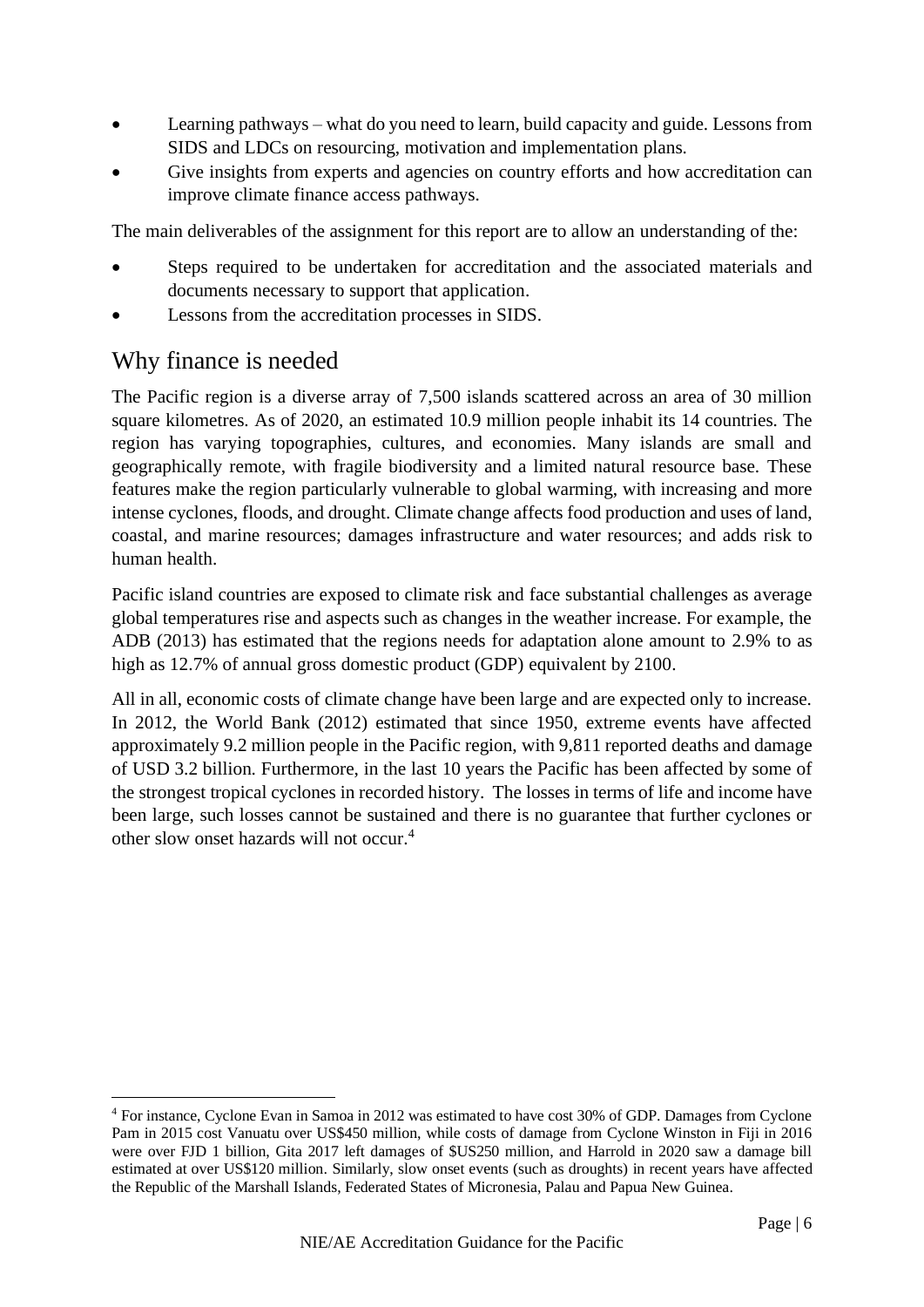## <span id="page-6-0"></span>Section 1: Introduction to the Entities

To understand the funds, some background is needed on them in terms of their origin, objectives and development.

The *Adaptation Fund (AF)* was established in 2001 to finance concrete adaptation projects and programmes in developing country Parties to the Kyoto Protocol that are particularly vulnerable to the adverse effects of climate change. The Adaptation Fund was initially financed with a share of proceeds from the clean development mechanism (CDM) project activities and other sources of funding. The share of proceeds amounted to 2 per cent of certified emission reductions (CERs) issued for a CDM project activity. However, this source of finance has basically dried up as the CDMs no longer were able to generate enough revenue, hence the AF has relied on contributions from countries.

In decision 1/CMP.8, the Parties decided that for the second commitment period, the Adaptation Fund shall be further augmented through a 2 per cent share of the proceeds levied on the first international transfers of AAUs and the issuance of ERUs for Article 6 projects immediately upon the conversion to ERUs of AAUs or RMUs previously held by Parties.

Through decisions 13/CMA.1 and 1/CMP.14, it was decided that the Adaptation Fund shall serve the Paris Agreement under the CMA with respect to all Paris Agreement matters, effective 1 January 2019. Parties also decided that once the share of proceeds becomes available under Article 6, paragraph 4, of the Paris Agreement, that the Adaptation Fund shall no longer serve the Kyoto Protocol. Furthermore, Parties decided that the Adaptation Fund shall continue to receive the share of proceeds, if available, from activities under Articles 6, 12 and 17 of the Kyoto Protocol.

In terms of governance, the Adaptation Fund is supervised and managed by the Adaptation Fund Board (AFB). The AFB is composed of 16 members and 16 alternates and meets at least twice a year. The membership arrangement provides for equal representation amongst Annex 1 and non-Annex 1 countries.

For the *Green Climate Fund* (GCF), at COP 16 held in Cancun, by decision 1/CP.16, Parties established the Green Climate Fund (GCF) as an operating entity of the Financial Mechanism of the Convention under Article 11. The Fund is governed by the GCF Board and it is accountable to and functions under the guidance of the COP to support projects, programmes, policies and other activities in developing country Parties using thematic funding windows.

The GCF was designed by the Transitional Committee (TC) as per decision 1/CP.16, paragraph 109. Based on the report of the TC (FCCC/CP/2011/6 and Add.1), at COP 17 held in Durban, Parties adopted decision 3/CP.17 and approved the Governing Instrument for the GCF.

The Governing Instrument for the GCF stipulates that the assets of the GCF will be administered by a trustee only for the purpose of, and in accordance with, the relevant decisions of the GCF Board. The World Bank was invited by the COP to serve as the interim trustee of the GCF, subject to a review three years after operationalization of the Fund. In 2015, the GCF Board invited the World Bank to continue serving as the Interim Trustee until a permanent Trustee is appointed (Board decision B.08/22).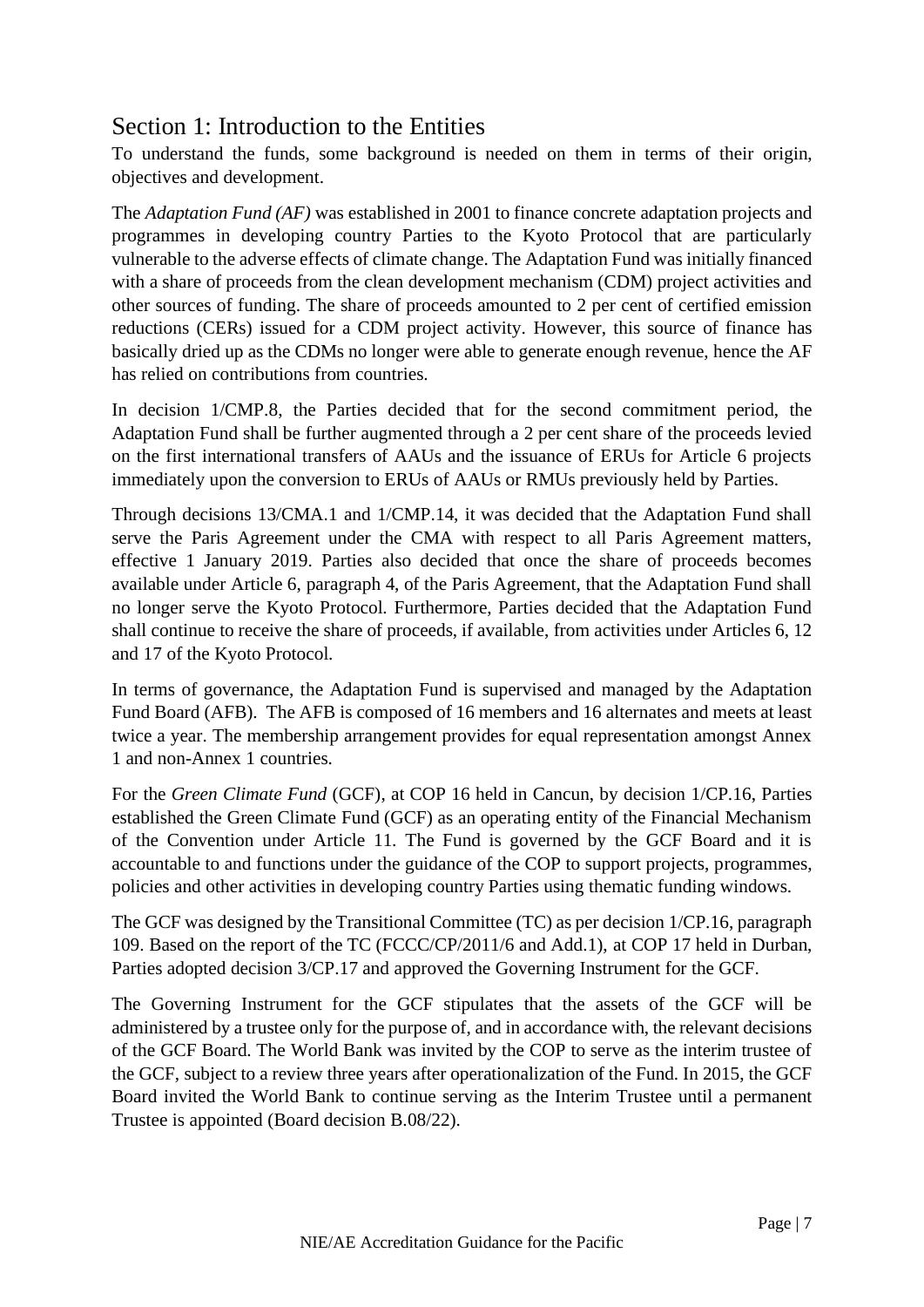<span id="page-7-0"></span>What is the Role of the NDA/DA?

For the Adaptation Fund, "Designated Authorities" (DA) are government officials who act as points of contact for the Adaptation Fund. On behalf of their national governments, the designated authorities endorse:

a) the accreditation applications of [National or Regional Implementing Entities](https://www.adaptation-fund.org/apply-funding/implementing-entities/) before they are sent to the fund's secretariat for assessment; and/or,

b) proposals by National, Regional, OR Multilateral Implementing Entities for adaptation projects and programmes in the DA's country.

The National Designated Authority (NDA) is the national focal point as agreed with the GCF. The NDA should: "ensure that activities supported by the Fund align with strategic national objectives and priorities, and help advance ambitious action on adaptation and mitigation in line with national needs" (GCF, 2015b). The NDA has 5 key roles:

- **Provide broad strategic oversight aligned to national priorities**: Ensure that project/programmes are aligned with national development documents such as National Climate Change Policies or Development Agendas.
- **Convene national stakeholders including public, private and civil society stakeholders**: Help to organize stakeholder workshops to raise awareness about the GCF and to gather input regarding the design of GCF projects/programmes.
- **Provide nomination letters for direct access AEs**: All entities must request and acquire letters of nomination in order to be eligible to begin the GCF accreditation process.
- **Implement process to approve projects/programmes and grant letters of noobjection for projects/programmes**: The NDA serves as the catalyst for implementing the process to engage stakeholders to discuss the project/programme design provide feedback to the AE on the design, and, upon approval, grant letters of no-objections.
- **Provide leadership on the deployment of readiness and preparatory support funding in the country**: The NDA can receive readiness support and may facilitate the provision of readiness support to other stakeholders.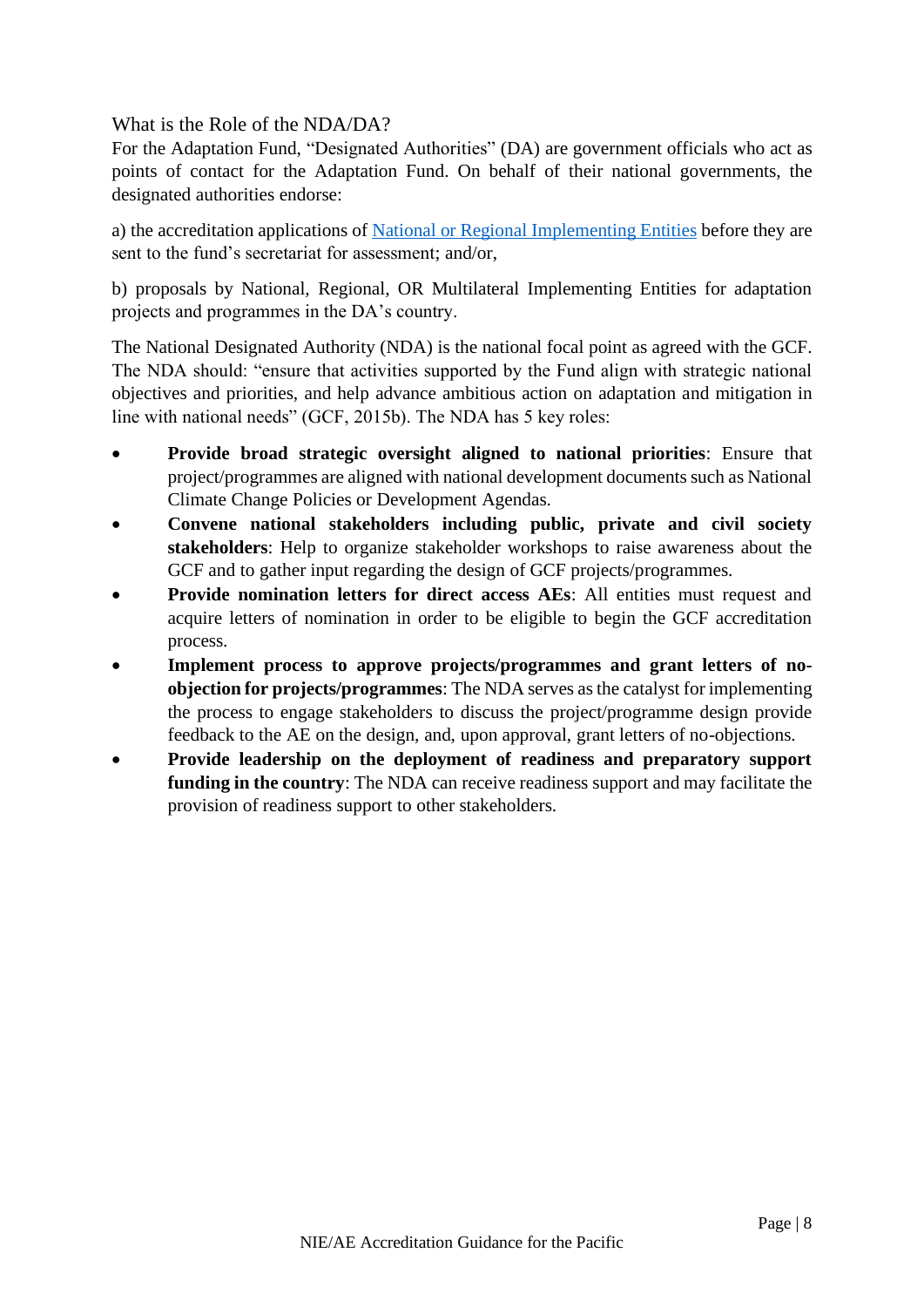## <span id="page-8-0"></span>Section 2: Eligibility

Pacific island countries need significant amounts of finance to help them adapt to the changing climate and follow a path of low-carbon development. The international community has set up multilateral funds to help support climate change mitigation and adaptation in these nations. Two of the largest climate funds, the Adaptation Fund (GCF/AF) and the Green Climate Fund (GCF), have committed to allowing institutions from developing countries to seek direct access to finance. *Direct access* in this context means that national or subnational entities can become accredited to receive finance directly from the funds without going through an international intermediary (like a Multilateral Development Bank or a regional entity). The goal of such direct access is, amongst other things, to reduce transaction costs and enhance national ownership over available financing. The following reflects on a range of view and experiences on the accreditation process from the Pacific and other Small Island States and Less Developed Countries.

#### <span id="page-8-1"></span>Why pursue this?

There has been regular decisions by Forum Economic Ministers and Leaders<sup>5</sup> to seek improved and simplified access to climate change finance.<sup>6</sup> While not the only way to access climate finance, direct access can have multiple benefits. Beyond supporting country ownership, the process of arranging for and implementing such access can help strengthen national institutions in countries, such as the experience in the Cook Islands, Micronesian Conservation Trust and the Fiji Development Bank. Although the accreditation processes require applicants to undergo rigorous assessments focused on how they meet relevant fiduciary, environmental, and social standards, most of the countries and AEs/NIEs that have undergone this process report that the scrutiny has helped strengthen their ability to perform effectively (PNG/USAID meeting report 2020).

According to Masullo et al. 2015, direct access can in some cases also enhance efficiency. Allowing national institutions to access finance without an international intermediary can potentially reduce the number of actors involved in transactions, and thus overall costs and coordination challenges. According to the Adaptation Fund Board Secretariat, international intermediaries have generally experienced longer delays in project inception compared to their national counterparts (Adaptation Fund 2018).

#### <span id="page-8-2"></span>Are there any Drawbacks to Direct Access?

While direct access can improve the results of climate finance, it also entails challenges. When international funds use multilateral or bilateral institutions to manage the implementation of funded activities, they do so because these institutions are known entities with relatively strong systems for financial, environmental, and social risk management. National entities, in contrast, may have had fewer opportunities to showcase their competence and independence in these areas.

Hence, national institutions may need to undergo significant institutional reconfiguration to meet the relevant standards and this can stretch out the accreditation process and then pipelines for projects. In discussions with those SIDS that have been accredited, this can be tedious and expensive, particularly for those that cannot immediately meet the requirements without

<sup>&</sup>lt;sup>5</sup> Reflect on relevant decisions.

<sup>6</sup> Include a definition of climate finance.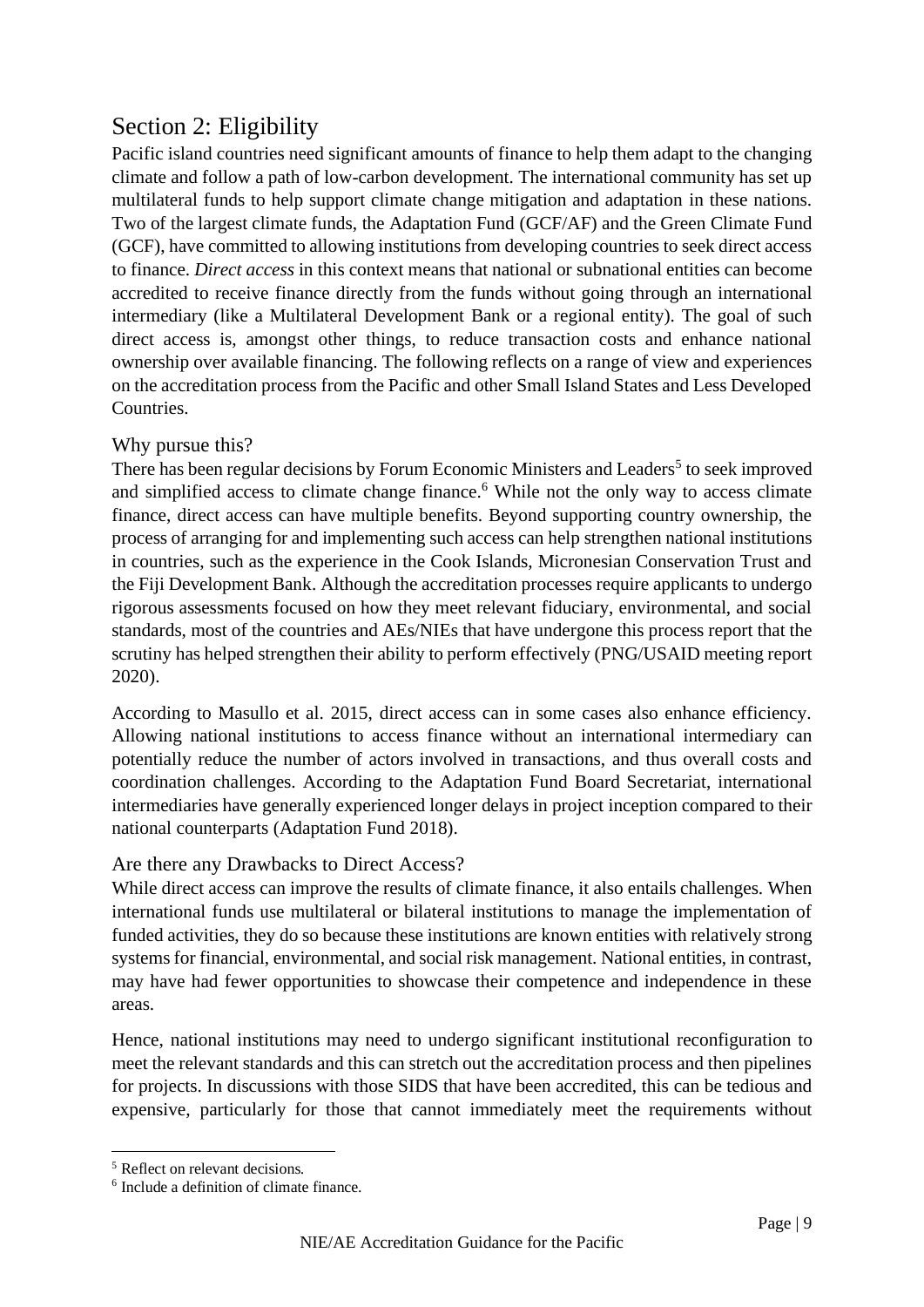additional investment of financial and human resources. As a result, those agencies that have undertaken this process have progressed through several internal stages of consideration and analysis prior to undertaking accreditation (Barrigh 2016). While others may continue to work with multilateral and regional partners it is about matching national priorities with national capabilities. As a result, the decision to progress accreditation for a local entity is not made rashly.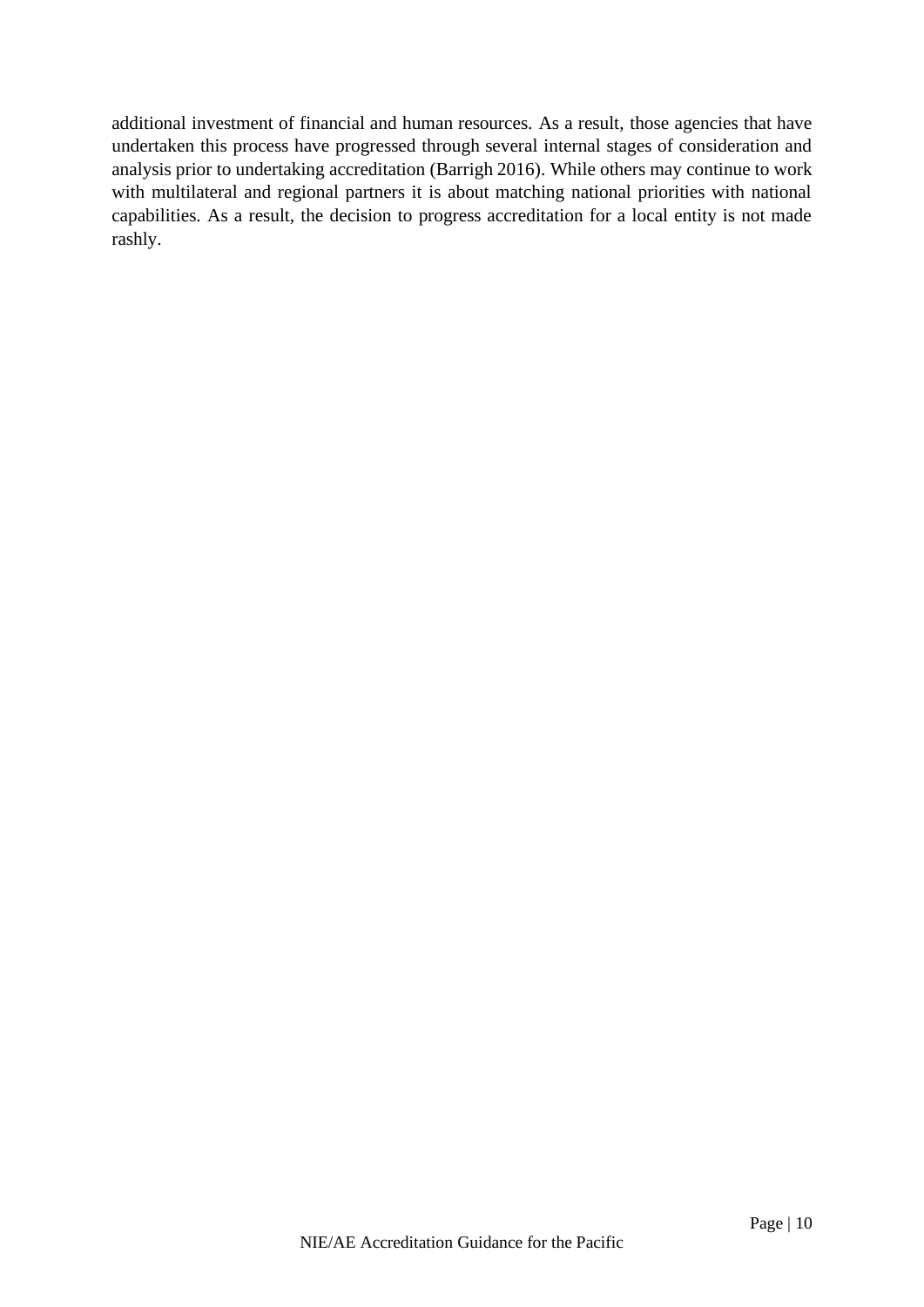## <span id="page-10-0"></span>Section 3: Access Modalities

Accredited Entities, can be: national, regional and international, public and private sector entities. Entities that wish to submit projects for funding, have to show their compliance to the standards of the AF/GCF, and undertake the AF/GCF accreditation process. There are two modalities or ways for entities to become National Implementing Entity (NIE) or Accredited Entity (AE) by the AF/GCF respectively:

**1. Direct Access Entities/National Implementing Entities:** are sub-national or national entities that need to be nominated by developing country focal points as the National Designated Authorities (NDAs for the GCF) or DA for the AF.

**2. RIE/RAEs**: are regional organisations that need to be nominated by at least 2 developing country NDAs.

**3. International Access Entities:** can include United Nations agencies, multilateral development banks, international financial institutions and regional institutions. Some of the most common in the Pacific include: UNDP and UNEP, the World Bank, the European Bank for Reconstruction and Development, the Asian Development Bank and international NGOs like IUCN and WWF. These entities do not need to be nominated by developing countries NDAs/DA focal points.

#### <span id="page-10-1"></span>Indirect Access

The option of gaining access to the AF/GCF through an international entity remains where direct access is not feasible/appropriate. Note that this is the dominant form of access to date, signalling the challenges inherent in getting accredited entity status at the national level for direct access. Nevertheless, access via an international entirety does allow countries that are not yet ready to apply for direct access or that are in the process of developing their readiness capacity, to access funds for climate projects.

There have been some ongoing developments by the GCF to consider new means to allow for access to funds. The following look at the Enhanced Direct Access and the Simplified Approval Process.

#### <span id="page-10-2"></span>Enhanced Direct Access

The objective of Enhancing Direct Access is to devolve decision-making to the accredited entity while ensuring strong country ownership and multi-stakeholder engagement. The GCF board decided that enhanced direct access was needed so that decision-making on the specific projects and programmes to be funded could be made at the country/entity level thereby increasing country ownership. The approach means that the screening, assessment and selection of specific pilot activities would be made at the national or subnational level. At the same time, mechanisms will be set up to increase oversight and multi-stakeholder engagement at the country level. Countries participating in the pilot phase of enhanced direct access are invited to establish or use an existing oversight body with the involvement of the NDA to ensure that governance standards, including accountability standards, are met and to ensure transparency and multi-stakeholder engagement in the decision-making process. At its 10th GCF Board meeting, the Fund agreed to initially provide up to USD 200 million for at least 10 enhanced direct access pilots, including at least four to be implemented in small island developing States, the least developed countries and African States.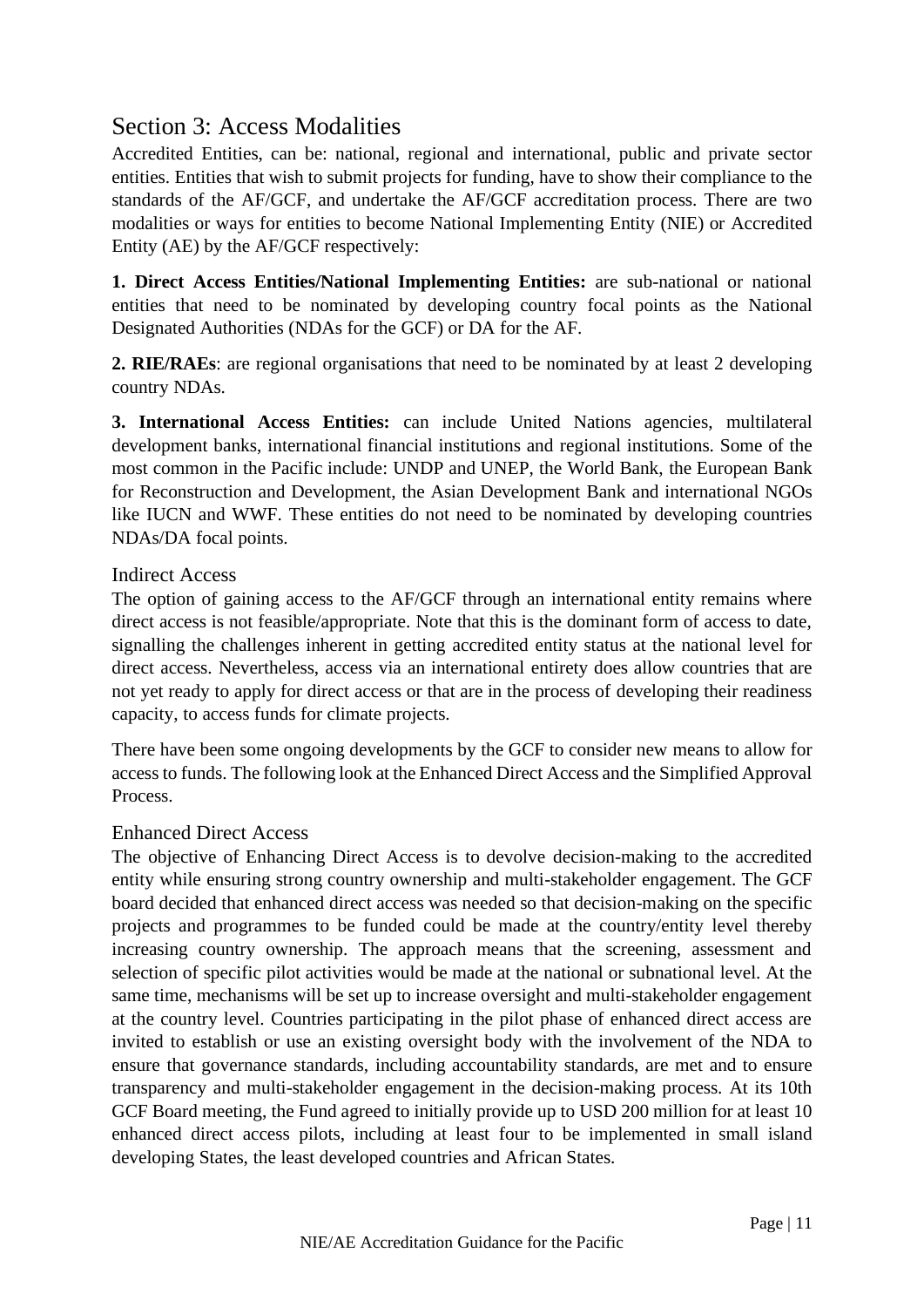One project for the Caribbean has been approved under this approach in 2018. Antigua and Barbuda, Dominica and Grenada are using the funds to provide small grants for community organizations, together with revolving loans for households and businesses, to improve the resilience of infrastructure to withstand category 5 hurricanes. A funding mechanism for public infrastructure (including drainage and irrigation) and ecosystems will also reduce disruptions in the water system and improve soil and water conservation, which are all threatened by the results of climate change.

#### <span id="page-11-0"></span>Simplified Approval Process

The Simplified Approval Process was launched by GCF in 2017 and aims to simplify and streamline the approval of low risk, small scale projects, particularly from direct access entities. The simplifications are designed to reduce the time and effort required to go from project conception to implementation. It involves:

- A reduction in the amount of documentation to be provided with the Funding Proposal; and,
- Streamlined review and approval processes.

Projects or programmes are eligible for the simplified approval process if they meet three main eligibility criteria: Firstly, the activities in the project or programme are ready for scaling up; Next, the request for financing to the GCF is up to USD 10 million; and lastly, the environmental and social risks and impacts are classified as minimal to none.

Eligible activities include capacity development, planning support and institutional development; household-level facilities and production within an already built-up area; and small-scale rural and urban community-based projects.

The project in Fiji was approved under the SAP in 2020. The project will support innovative technology that combines photovoltaic power generation and agricultural production. It will do this by financing a 4 MW solar agrophotovoltaic (APV) system and 5MW battery energy storage system (BESS) in Ovalau. It will develop solar power generation simultaneously with battery storage and, as a co-benefit, boost local agricultural production. A key feature of this initiative is the way it will provide technical assistance to strengthen the capacity of local communities while also establishing a climate project financing facility within Fiji's Development Bank (FDB).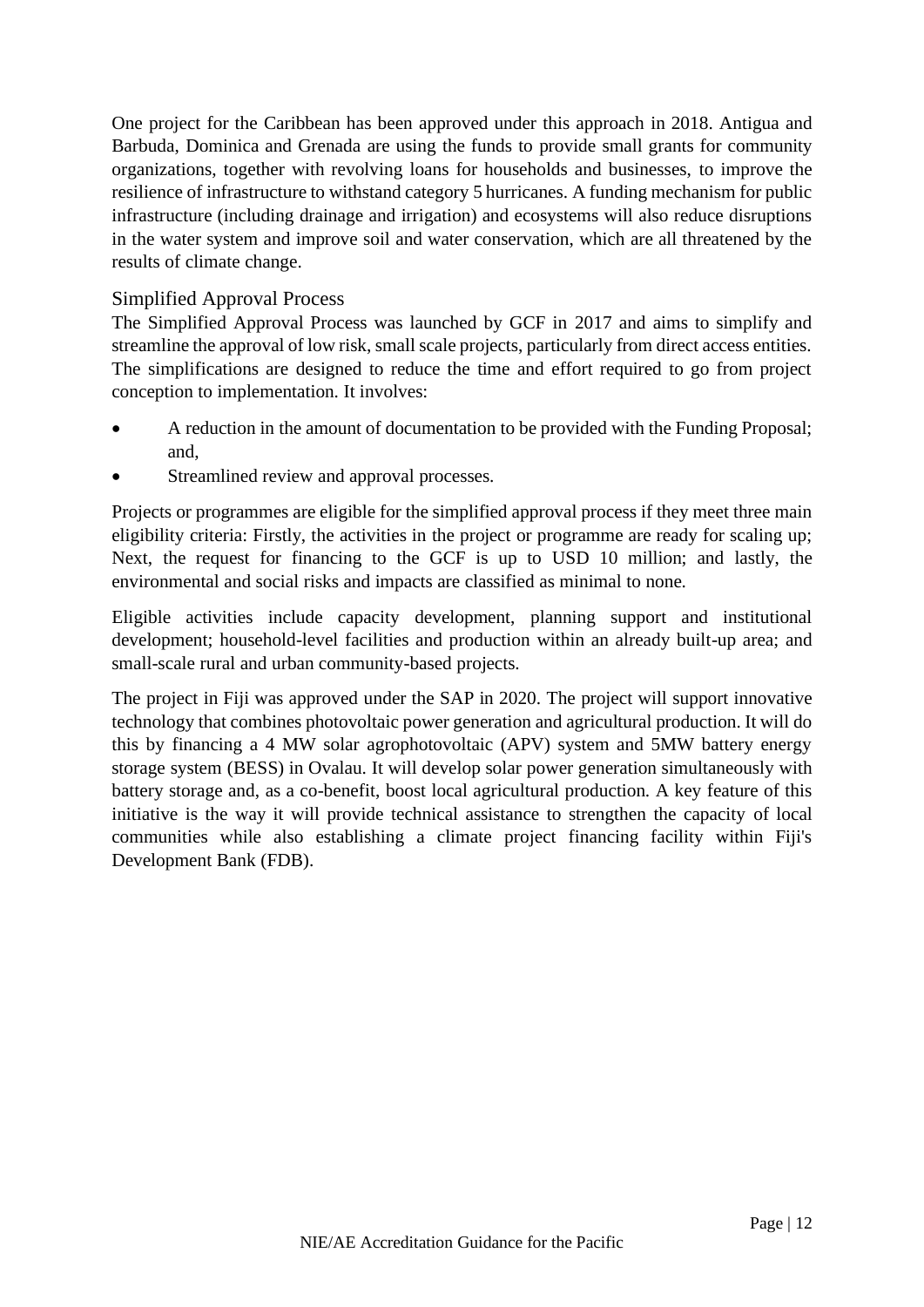## <span id="page-12-0"></span>Section 4: Accreditation Process

During the accreditation process, an applicant entity's policies & procedures, track record, and demonstrated capacity to undertake projects/programmes of different financial instruments and environmental and social risk categories are assessed against the AF/GCF standards. All applicant entities must comply with Basic Fiduciary Standards, Environmental and Social Safeguard and Gender Policy. Additionally, depending on the core or nature of the institution, GCF applicants can seek accreditation under Specialized Fiduciary Standards: project management Grand award and/or Funding allocation mechanism, and On-lending and/or blending.

#### <span id="page-12-1"></span>Accreditation Process – Adaptation Fund

The accreditation process of the Adaptation Fund aims to ensure that the entity follows fiduciary and safeguard standards while accessing financial resources of the Adaptation Fund. During the Adaptation Fund's accreditation process, each type of entity undergoes an assessment for accreditation to make sure they adhere to sound standards and implements effective social and environmental safeguards to identify any project risks in advance, prevent any harm and improve the effectiveness and sustainability of results.

The Adaptation Fund's uses an Accreditation Panel which is composed of experts to conduct a detailed assessment and deliver comprehensive advice and suggestions to help applicants strengthen various aspects of their accreditation standards in order to meet eligibility. The Panel provides a recommendation on accreditation to the Adaptation Fund Board, which determines final approval of the application.

The following summary is a step-by-step guide on how an entity can become accredited with the Adaptation Fund:

1. Nomination: An entity that meets the accreditation standards identified and nominated as an implementing entity by the national Designated Authority:

- A National Implementing entity (NIE) must be nominated by their respective government Designated Authority prior to submitting an application for accreditation.
- A Regional Implementing Entity (RIE) must receive a letter of support from at least 2 of the countries in which they operate.
- Multilateral Implementing Entities (MIE) are invited by the AF Board to apply for accreditation and do not require an endorsement letter to submit an application

2. Application: The nominated entity submits an accreditation application and supporting documentation through Adaptation Fund's Accreditation Workflow online system (access is granted once a nomination letter is received). The application form and relevant supporting documentation must be submitted in English and in electronic/digital format through the Accreditation Workflow. It is important to note that there can be multiple documents requested for different policies and processes.

3. Screening is undertaken by the Adaptation Fund Board secretariat: The secretariat screens the application for completeness and requests any missing part of the application.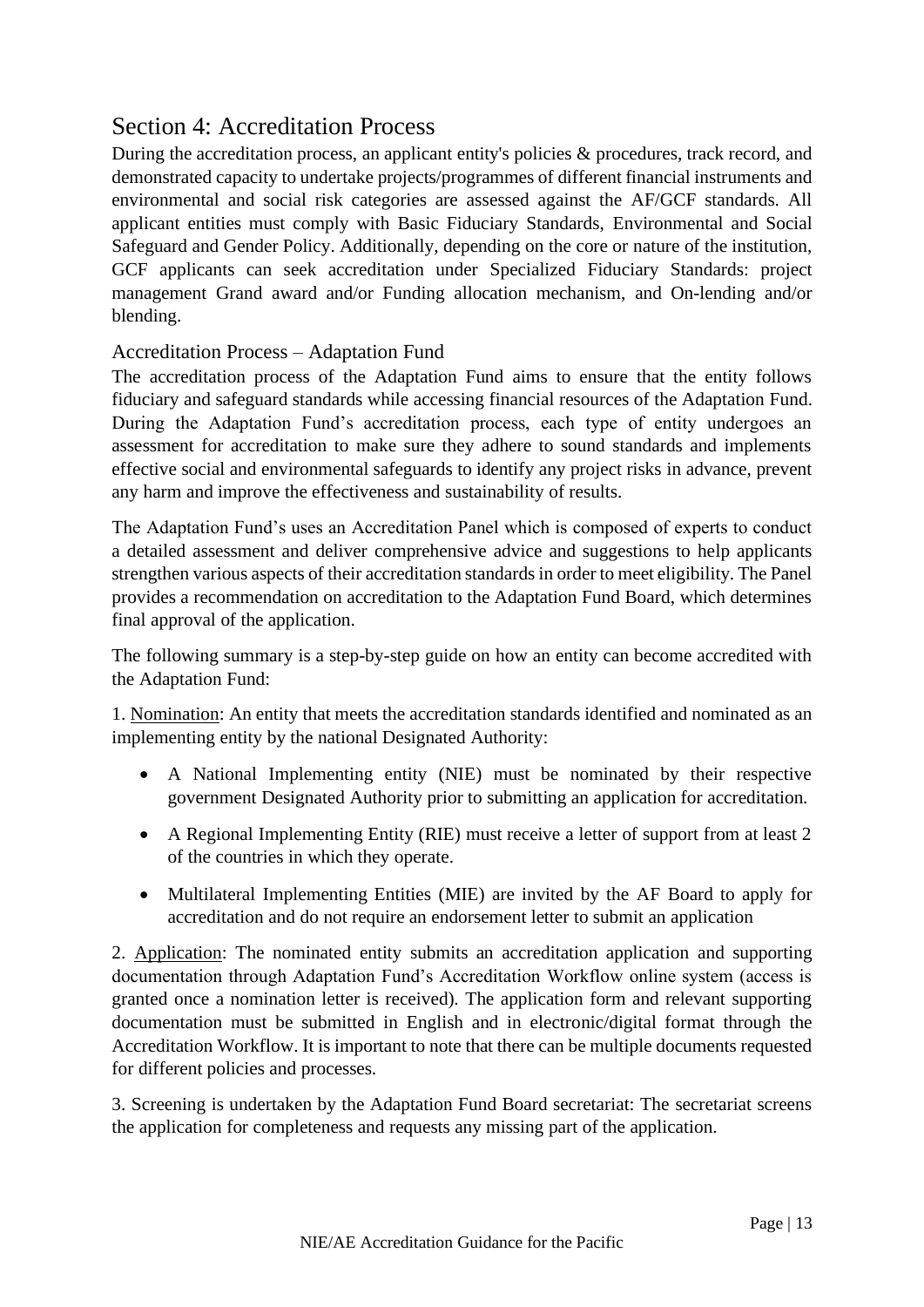4. Review by the Accreditation Panel<sup>7</sup>: Once the application is complete it is forwarded to the Accreditation Panel for review. The Panel identifies any questions and potential gaps and communicates directly with the applicant until it is ready to make a final assessment. The Accreditation Panel will provide its final assessment to the Board with a recommendation.

5. Accreditation Panel recommendation: The Adaptation Fund Board approves the recommendation of the Accreditation Panel. All accreditation or non-accreditation decisions are ultimately made by the Adaptation Fund Board based on the Panel's assessment and recommendation.

#### <span id="page-13-0"></span>Accreditation standards

The Adaptation Fund's accreditation process is composed of a set of accreditation standards that consist of four broad categories: legal status, financial and management integrity, institutional capacity, and transparency, self-investigation and anti-corruption. These are explained by the AF as:

- Legal status: Status to contract with the Adaptation Fund Board.
- Financial and management integrity: Accurate recording of transactions, disbursing funds on a timely basis, and audited periodically by an independent firm or organization.
- Institutional capacity: Ability to manage procurement procedures, ability to identify, formulate and appraise projects/programmes, competency to manage or oversee the execution of the project/programme, competency to undertake monitoring and evaluation, including monitoring of measures for the management of environmental and social risks.
- Transparency, self-investigation, & anti-corruption: Mechanism to monitor and address complaints about environmental or social harms caused by projects.
- In addition, the AF requires all entities to be in compliance with Adaptation Fund's Gender Policy.

#### <span id="page-13-1"></span>Streamlined Accreditation Process

Since its twenty-third meeting in March 2014, the Adaptation Fund Board has continued its consideration of approval for accreditation of smaller National Implementing Entities (NIE) based on a "Streamlined Accreditation Process" (Decision B.23/17). This process is designed to open up possibilities for a smaller NIE to access the resources of the Fund while taking into account the limited capacities of these entities.

The streamlined process officially starts when the applicant NIE sends the secretariat an official letter of agreement to pursue the streamlined process.

The streamlined process aligns the Fund's accreditation process further with the Paris Declaration on Aid Effectiveness (2005) and the Accra Agenda for Action (2008) as well as the Paris Agreement, which emphasizes the importance of efficient access to financial

 $7$  The Accreditation Panel experts have backgrounds and lengthy careers in auditing and evaluating the efficacy of institutions. The experts conduct a detailed assessment and deliver comprehensive advice and suggestions to help applicants strengthen various aspects of their accreditation standards in order to meet eligibility. The Panel thus plays a dual role of both vetting and advising applicants while maintaining confidentiality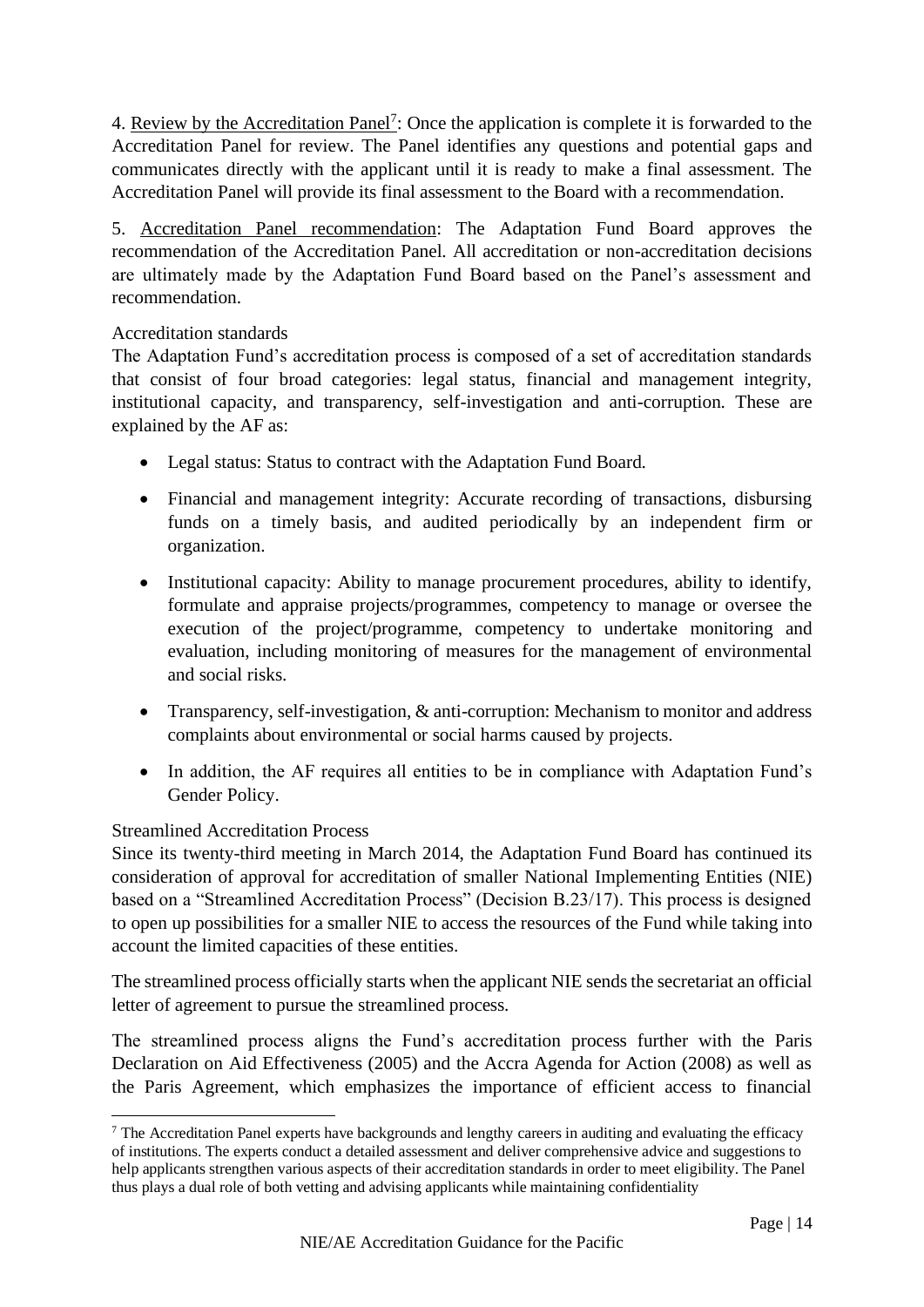resources through simplified approval procedures and enhanced readiness support for developing country Parties, in particular for the least developed countries (LDCs) and small island developing States (SIDS), in the context of their national climate strategies and plans. In the case of the Pacific, the Cook Islands, MCT and Tuvalu have all progressed using this streamlined process.

The specific link to the process and materials is included in the following link - [Accreditation](https://www.adaptation-fund.org/apply-funding/accreditation/)  - [Adaptation Fund \(adaptation-fund.org\)](https://www.adaptation-fund.org/apply-funding/accreditation/)

**Box 1**: *The Cook Islands Experience of AF accreditation*.

The Cook Islands started the process of applying to become an NIE in 2012 with the endorsement of the delegated authority of the Ministry of Finance and Economic Management (MFEM). Technical assistance was received from UNDP through an initial assessment of NIE capability to understand gaps in 2012. This was followed by funding from an EU-SPC project to support the employment of TA. TA was also provided by a panel through the Frankfurt School of Finance and Management. Various work to meet the necessary requirements was undertaken with inception and analysis reports being completed and capacity support being provided. This enabled the development of a local Roadmap to build systems and capacity for the MFEM. In terms of its roadmap, gaps were identified in documentation and capacity, they included actions for:

- 1. Training to familiarise their role of a NIE if accredited.
- 2. Build long-term climate finance readiness of the Cook Islands to secure domestically and international additional sources of finance for carrying out climate adaptation activities and projects.
- 3. TA support to build capacity in areas of Anti-corruption, Activity Management, Procurement, and Transparency.

The application was submitted in December 2014 and feedback was received in March 2015, with the final accreditation decision being undertaken by the AFB in July 2016.

Specific issues lessons included:

- Encouraging more training and capacity building in the Pacific on the accreditation process.
- The accreditation process provided an opportunity in strengthening country systems to ensure development partners have confidence in national systems
- Challenges can be overcome, and the NIE status is worth the pursuit as a country continues to build on improved systems and capability in the process leading to a stronger Cook Islands.

Source: various documents and interviews.

#### <span id="page-14-0"></span>The Green Climate Fund

The GCF accreditation assessment is based on a "fit-for-purpose" approach, which classifies applicant entities based on the nature of their organizations and the intended scale, nature and risks of their proposed climate finance activities. This means that, the some of the application process requirements varies depending on type and size of the project/programme that the accreditation applicant intend to implement, avoiding unnecessarily burdensome accreditation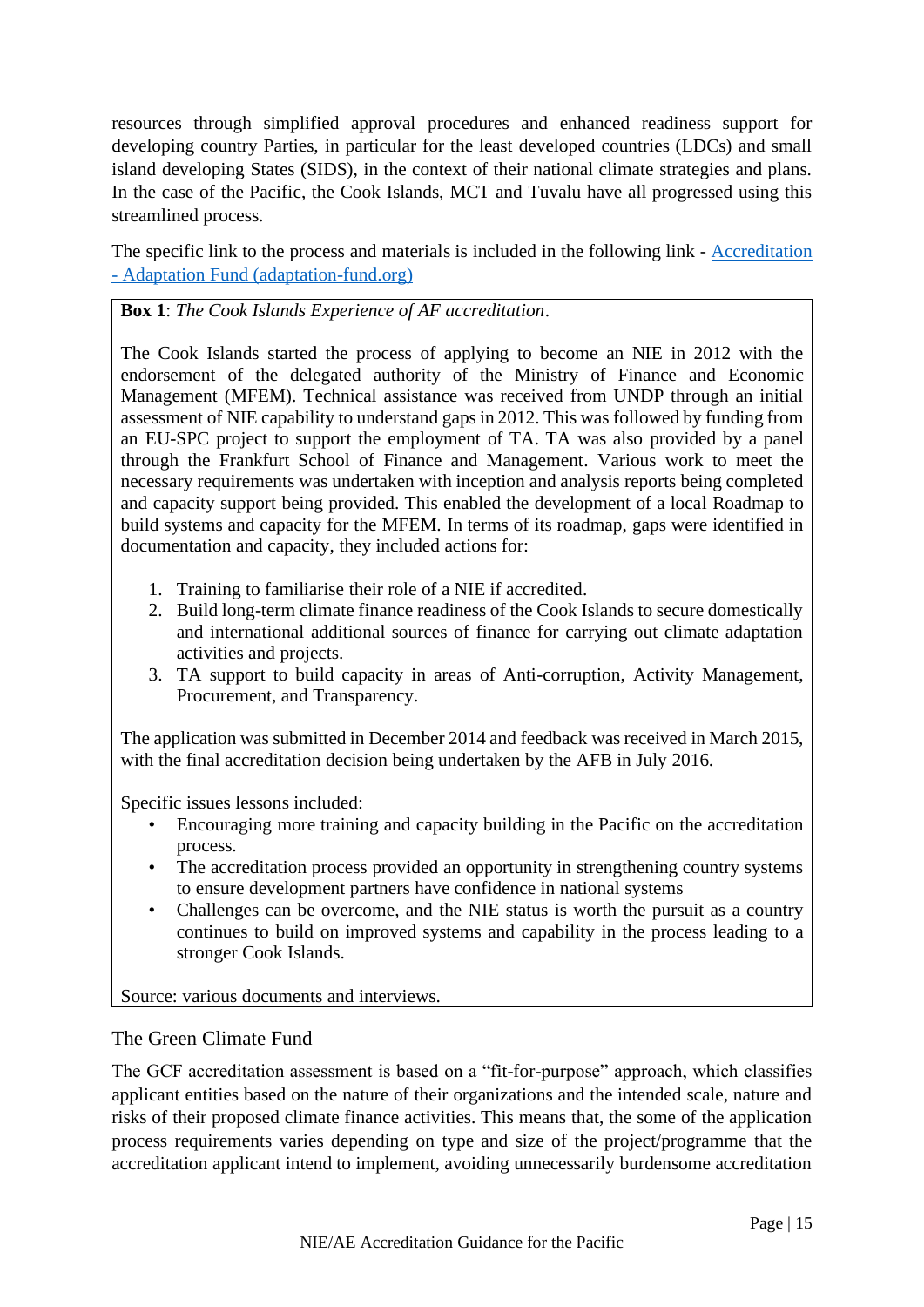process for entities that will expose the Fund to little or no financial risks. The fit-for-purpose accreditation review is based on: proposed project and programme activity size; fiduciary standards; and environmental and social risk category.

The following steps walk through the process for the Green Climate Fund Accreditation process.

#### *Step 1: Self-assessment*

Before starting the application process, organisations can assess whether they meet the basic requirements to become Accredited Entities. They can do this by considering a series of questions through GCF's self-assessment tool.

This online questionnaire helps organisations assess:

- whether they are considered to have full legal capacity to undertake activities funded by the Green Climate Fund,
- what their institutional arrangements are including their systems, policies, procedures and guidelines,
- their track record considering whether their systems, policies, procedures and guidelines have been implemented systematically.

Once an organisation is confident it has the credentials to become an Accredited Entity, it can start the three-stage application process. Entities applying for accreditation should have been operating for at least three years. The CGF highlights that this is a critical stage and that it can benefit countries further if they spend time looking into the reasons behind their choice in an entity. Simple aspects such as the a relationship with the NDA, understanding of national policy priorities in climate change and a project pipeline can ensure that the entity is the best fit for the national priorities.

#### *Step 2: Preparing an application*

All Direct Access Entities need to be nominated by a developing country NDA/focal point. International Access Entities can seek GCF accreditation directly without nomination by a developing country National Designated Authority/focal point. NDA/focal points nominate Direct Access Entity applicants by filling out the NDA nomination template and sending it to GCF Accreditation.

All accreditation applicants need to apply to join GCF's Online Accreditation System (OAS) by submitting an OAS application form. Once the complete form is accepted by the Secretariat, applicants will receive a log-in to access GCF's online application system. Next, they will be asked to fill out an online application form within the OAS. This is the main part of applying for accreditation. The application form contains detailed guidance on how to fill it out.

Organisations that have already been accredited by the Global Environmental Facility (GEF), Adaptation Fund and the Directorate-General Development and Cooperation – EuropeAid of the European Commission (DG DEVCO) may be eligible to apply for fast track accreditation if three pre-requisites are fulfilled.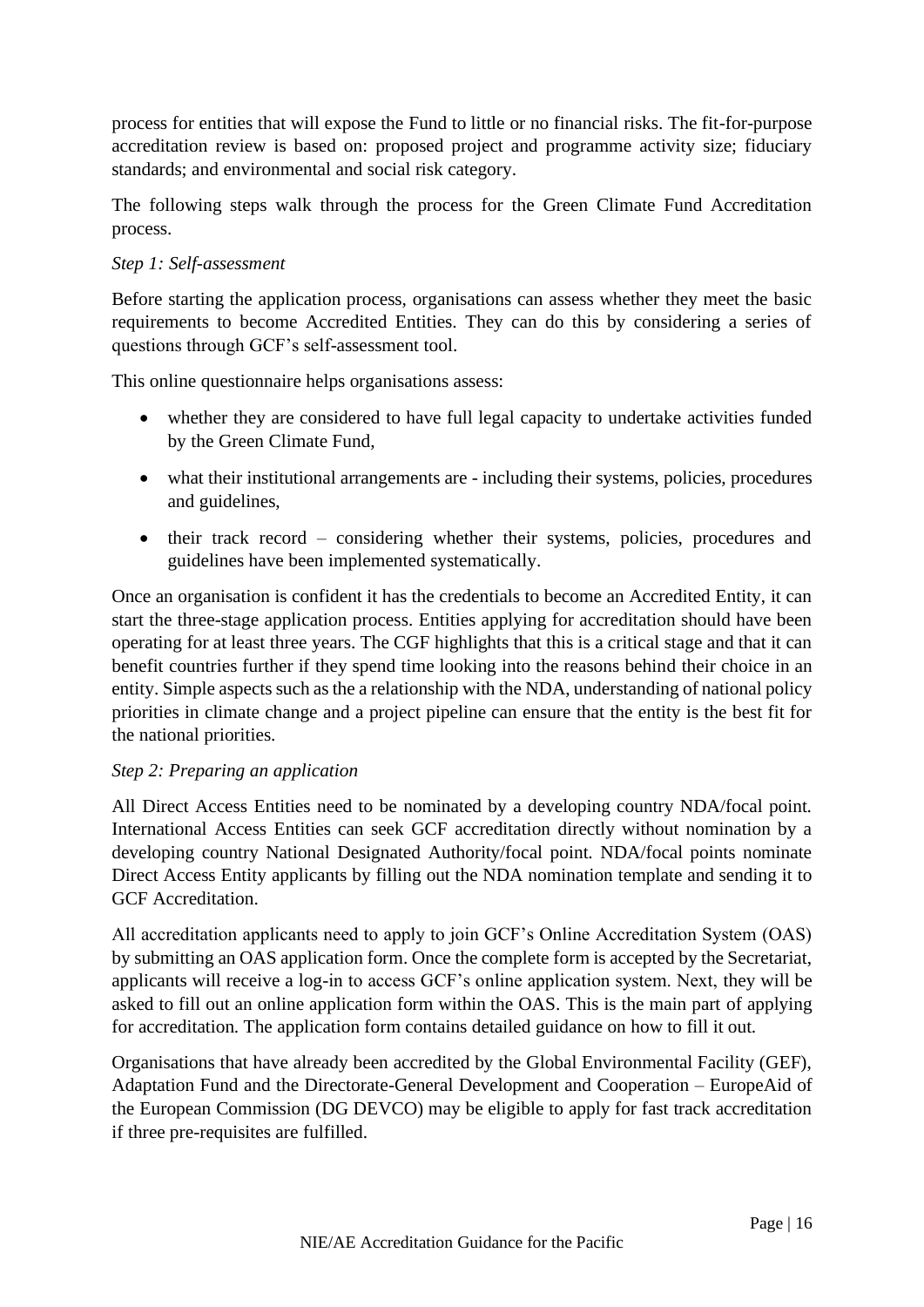Organisations submit their application in the OAS after they have completed the online accreditation application form.

Application fees are paid at this point. This amount varies according to the fiduciary functions and the size of financing for project or programmes the accreditation applicant is proposing to receive GCF funding.<sup>8</sup>

#### *Accreditation fees*

National and subnational applicants in Small Island Developing States (SIDS) and Least Developed Countries (LDCs) Fees are able to receive waivers of some accreditation fees when seeking accreditation for micro- and small- size categories of projects. However, charges still apply for assessment of specialized fiduciary standards including: 1) project management; 2) grant award and/or allocation mechanisms; and 3) on-lending and/or blending.

Accreditation fees are based on the total projected costs of the proposed climate finance project or activity within a programme at the time of the application. There are four categories which refer to the total projected costs of the activity, irrespective of the portion that is funded by GCF.

- Micro (projects up to USD 10 million): USD 1,000 for the basic fiduciary standards and USD 500 for each specialised fiduciary standard.
- Small (projects between USD 10 million to 50 million): USD 5,000 for the basic fiduciary standards and USD 1,000 for each specialised fiduciary standard.
- Medium (projects between USD 50 million to USD 250 million): USD 10,000 for basic fiduciary standards and USD 3,000 for each specialised fiduciary standard.
- Large (projects above USD 250 million): USD 25,000 for basic fiduciary standards and USD 7,000 for each specialised fiduciary standard.

#### *Step 3: GCF Secretariat application review*

Once application fees are received, the GCF Secretariat reviews the application to ensure the mandate of the accreditation applicant aligns with GCF's mandate and objectives in targeting climate finance, and in a manner that can contribute to developing country programming priorities with GCF. The Green Climate Fund has identified eight strategic impact areas<sup>9</sup> for delivering major mitigation and adaptation benefits.

The GCF Secretariat also checks whether the accreditation applicant has provided sufficient information about the applicant's systems, policies, procedures and guidelines related to safeguarding projects against financial, environmental, social and gender risks and impacts. The GCF Secretariat will also check whether information on the applicant's track record of applying the systems, policies, procedures and guidelines have been provided.

<sup>8</sup> Fees from entities from SIDS and LDCs have the fees waived for the Micro and Small level of accreditation related to fiduciary and ESS.

<sup>9</sup> The eight areas include: energy generation and access, transport, buildings, cities, industries and appliances, forests and land use, livelihoods of people and communities, health, food and water security, infrastructure and the build environment and ecosystems and ecosystem services.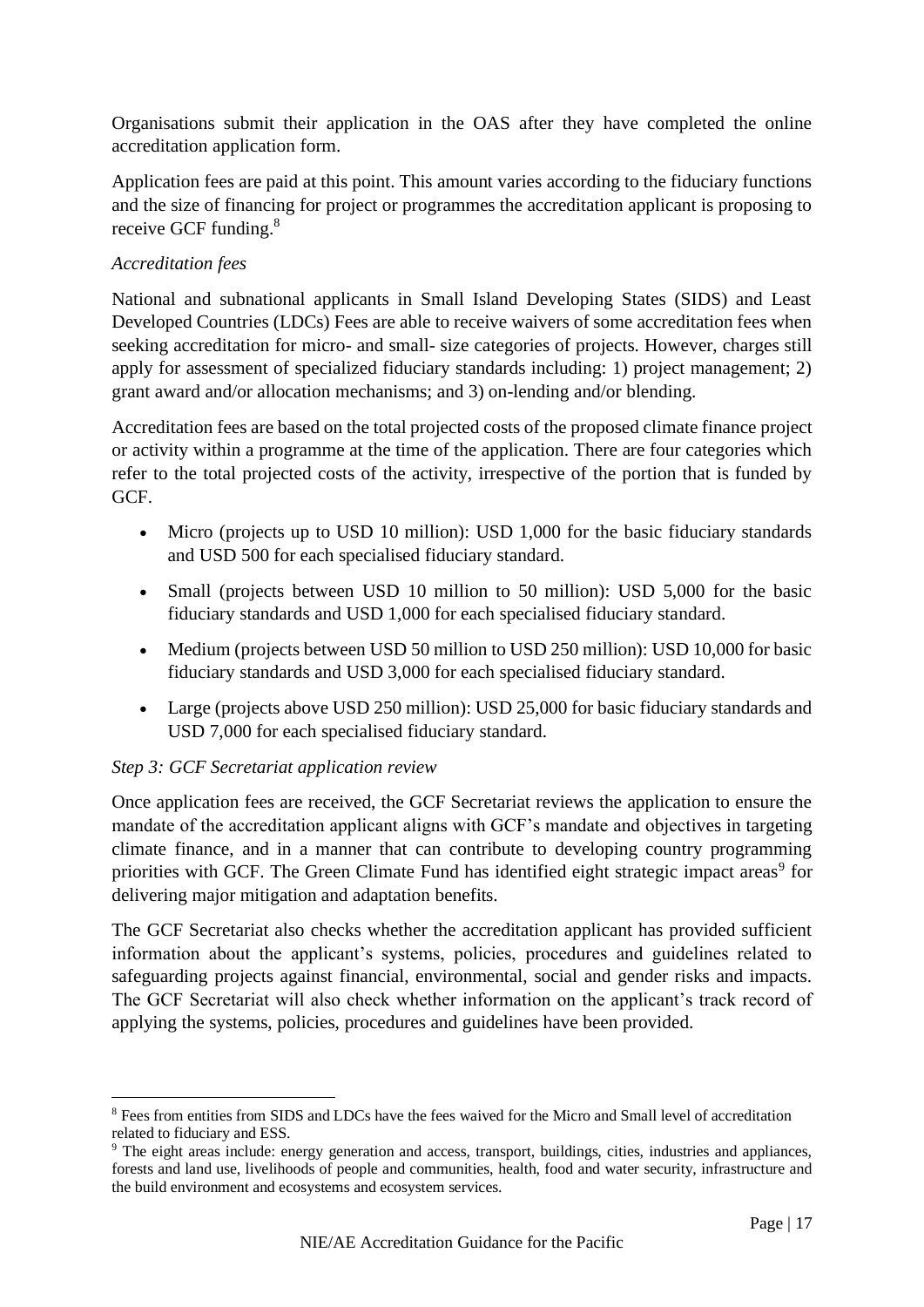The GCF Secretariat may ask applicants questions about their accreditation application with the aim to have a complete application. This often involves considerable back and forth correspondence between the applicant and the GCF Secretariat.

The specific link to the GCF process and materials is included in the following link [https://www.greenclimate.fund/accreditation.](https://www.greenclimate.fund/accreditation)

#### <span id="page-17-0"></span>Issues with Accreditation

An AF workshop in 2019 in Durban, South Africa, included countries that had gone through the process and found that with accreditation the following challenges in Accreditation and Reaccreditation (accredited entities have to undertake reaccreditation after 5 years). Key challenges identified in the accreditation and reaccreditation process were as follows (Adaptation Fund 2019):

i. Deficiency in internal human and institutional capacity to meet the requirements for accreditation and reaccreditation. It was noted that both accreditation and reaccreditation are long processes that are capacity intensive and costly for entities.

ii. Lack of clarity around what documents are required and/or not required, especially related to the fast-tracking accreditation process. Entities also attributed this lack of clarity and associated delays to the constantly changing policies and requirements from funders.

iii. Language was a key issue raised amongst the French and Spanish groups. Translating national policies and legal documents into English is costly and often multiple iterations are needed when document requirements are unclear.

iv. Entities have to spend time and money duplicating and adapting existing national laws and government policies into organisational documents to satisfy funding requirements that are not tailored to the local context and type of organisation seeking accreditation. Entities face capacity challenges when tailoring existing national policies and laws into their institutional frameworks and policies to meet accreditation requirements.

#### <span id="page-17-1"></span>Readiness Support and Project Preparation Grants

For the Adaption Fund there is a Readiness Programme with support available to accredited implementing entities, which includes introduction seminars, facilitating peer to peer learning and the provision of small grants to support project formulation and the implementation of specific policies such as the environment and social policy. There is also the opportunity to form knowledge management including the publishing of country case studies, media outreach and the documentation of lessons learnt on Climate Finance Ready website (see <https://www.adaptation-fund.org/readiness/> ).

#### <span id="page-17-2"></span>AF Readiness Grants

The Adaptation Fund Board has made available several small grants under the Readiness Programme to help national implementing entities (NIEs) provide peer support to countries seeking accreditation with the Fund and to build capacity for undertaking various climate finance readiness activities. There are also:

- South-South Cooperation Grants.
- Project Formulation Assistance Grants.
- Technical Assistance Grants.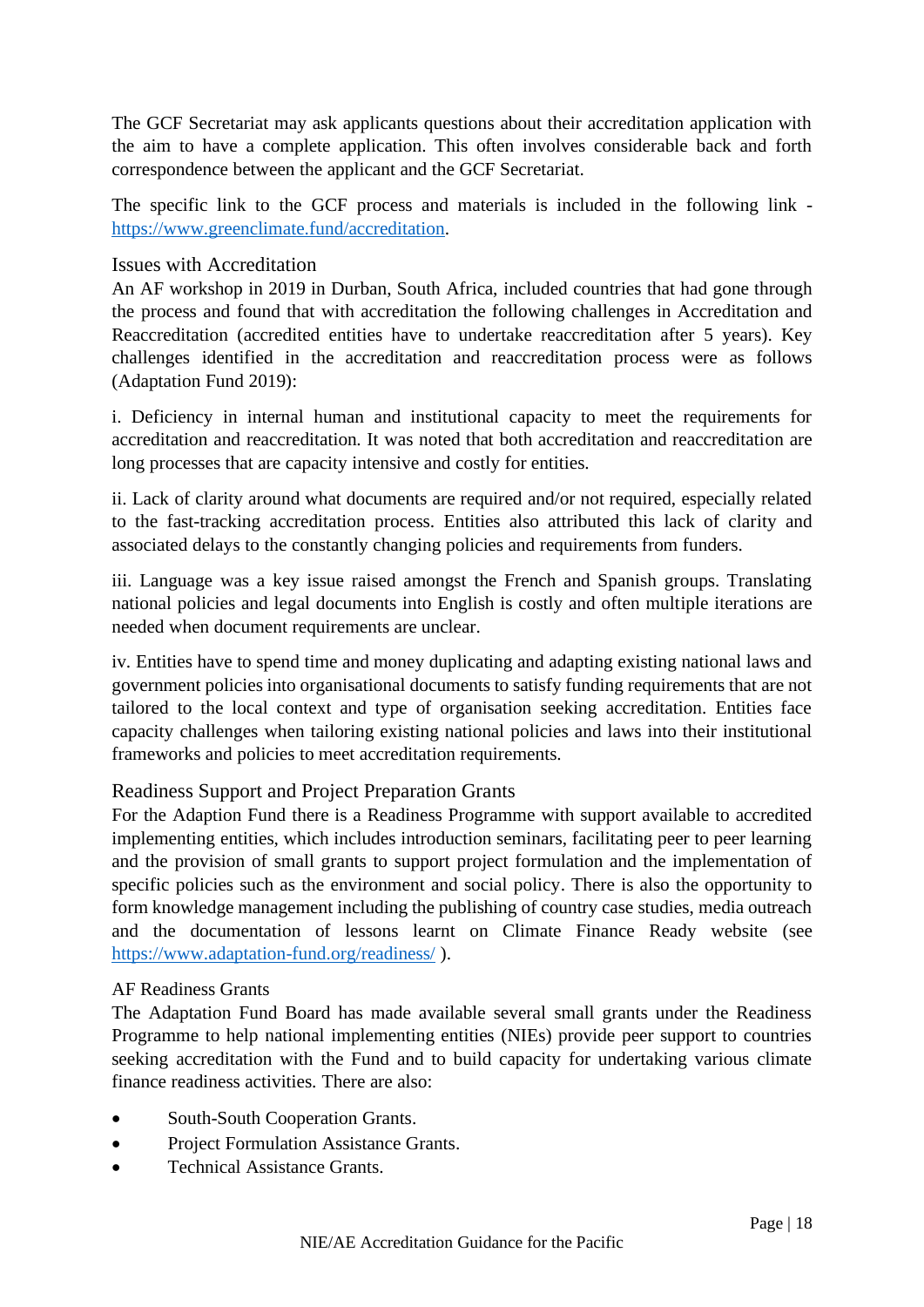- Project Scale-up Grants.
- Capacity Building Events.

#### <span id="page-18-0"></span>Policies and Guidelines

The Fund has published guidance documents for implementing entities on compliance with the Adaptation Fund Environmental and Social Policy (ESP) and Gender Policy. The documents provide practical guidance to implementing entities on achieving and demonstrating compliance with the ESP and Gender Policy in the project and programme cycle whenever project implementation has the potential to trigger risks in those areas. (see <https://www.adaptation-fund.org/documents-publications/operational-policies-guidelines/> )

#### <span id="page-18-1"></span>GCF Support

The GCF Readiness Support programme is a funding programme to strengthen the institutional capacities of Nationally Designated Authorities/focal points and direct access entities to engage with the Fund. It aims to ensure that the accreditation standards of the GCF do not pose an impediment to direct access. The readiness programme is a good place to start for countries just getting to know the GCF or with little experience in applying to international climate change funds.

This support can be delivered to countries directly through National Designated Authorities (NDAs) or Focal Points or through a wide range of delivery partners with relevant expertise and experience (e.g. UNDP, UNEP). Consultations carried out to inform this guide indicate that where possible countries should apply for readiness support directly so as to build institutional capacity through the process.

The GCF guidebook "*Accessing the GCF Readiness and Preparatory Support Programme*" 10 sets out the steps involved in accessing readiness support. This is the primary route to readiness support for countries wishing to build their capacity to access the fund. All developing countries can access the Readiness Programme and overall the aim is to deliver 50% of readiness support to LDCs, SIDS and African countries. As of 2017 over half of the countries accessing some form of readiness support were SIDs, LDCs or African states. The support available covers:

- Up to USD 1 million per country per year. Of this, NDAs or focal points can request up to USD 300,000 per year to establish or strengthen an NDA/focal point. Readiness support can also be used to support direct access entities to become accredited and for assessments of institutional capacity, fiduciary and ESS policies and to develop strategic frameworks at national level.
- Up to USD 3 million per country to develop National Adaptation Plans or other adaptation processes.

Other sources of GCF readiness support, in addition to the GCF readiness programme there are other delivery partners/readiness support programmes in Pacific are delivered by:

- UNDP Pacific Office and UNDP Bangkok.
- GIZ/DFAT climate finance readiness programme.
- USAID Ready and ISSAC (now closed).

<sup>&</sup>lt;sup>10</sup> This can be accessed through the following link [https://www.greenclimate.fund/document/readiness-and](https://www.greenclimate.fund/document/readiness-and-preparatory-support-guidebook)[preparatory-support-guidebook](https://www.greenclimate.fund/document/readiness-and-preparatory-support-guidebook)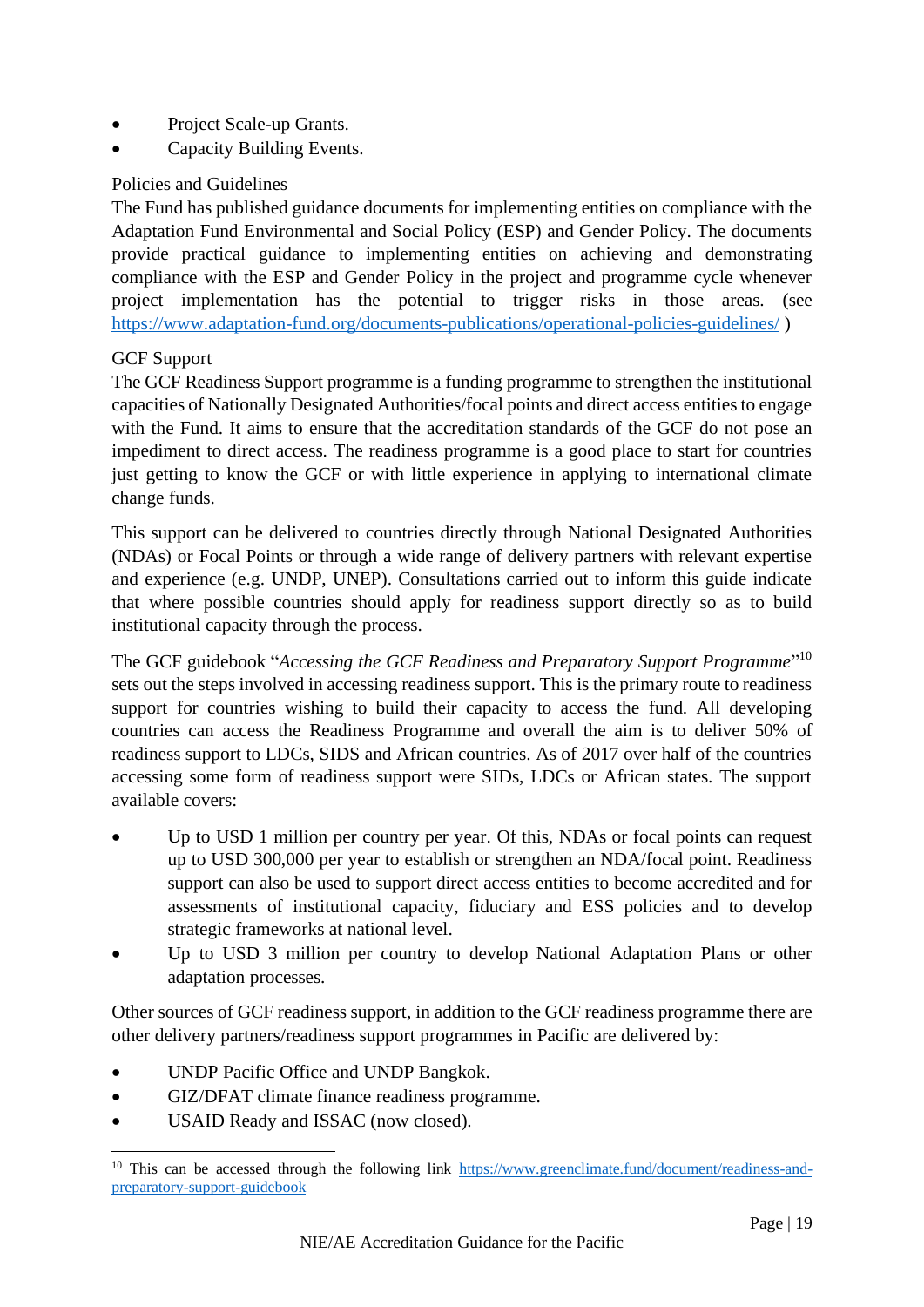- Pacific Islands Forum Secretariat.
- Asian Development Bank.
- Pacific NDC Hub (through the revitalised Regional Technical Support Mechanism).
- Others including the FAO, the Commonwealth Secretariat (through the Climate Finance Hub).

Regional meetings can help share lessons learned and enable to sharing of experiences and building of capacity. Antigua and Barbuda held a regional meeting for eastern Caribbean states in the spring of 2017 to share their experiences to date. A meeting of partners supporting readiness in the Pacific took place in Fiji in 2016, Tonga in 2017 and FSM in 2018 (a link to the meeting is here [https://www.greenclimate.fund/event/structured-dialogue-pacific-2018\)](https://www.greenclimate.fund/event/structured-dialogue-pacific-2018) to improve the coordination of country and regional GCF support activities. The meeting addressed the challenges NDAs and focal points were experiencing due to working with multiple partner initiatives.

The Project Preparation Facility (PPF) is another part of the readiness support available to countries and accredited entities under the GCF. It aims to support project and programme preparation requests from all accredited entities, especially direct access entities and micro-to small scale projects. Accredited entities can access funding support (as a grant, repayable grant or as equity in the case of private sector projects) to assist with project development.

The GCF emphasises the need to ensure synergies between its project preparation activities and the Readiness Programme in order to ensure country ownership and facilitate the development of standard tools, methods and project documents, as well as increasing efficiency by building institutional capacity in implementation. The Guidelines for the PPF (the link is here [https://www.greenclimate.fund/projects/ppf\)](https://www.greenclimate.fund/projects/ppf) set out the process for accessing support . The PPF provides support up to USD 1.5 million per project for the following activities associated with project and programme development:

- 1. Pre-feasibility and feasibility studies, as well as project design;
- 2. Environmental, social and gender studies;
- 3. Risk assessments;
- 4. Identification of programme/project-level indicators;
- 5. Pre-contract services, including the revision of tender documents;
- 6. Advisory services and/or other services to financially structure a proposed activity; and

7. Other project preparation activities, where necessary, provided that sufficient justification is available.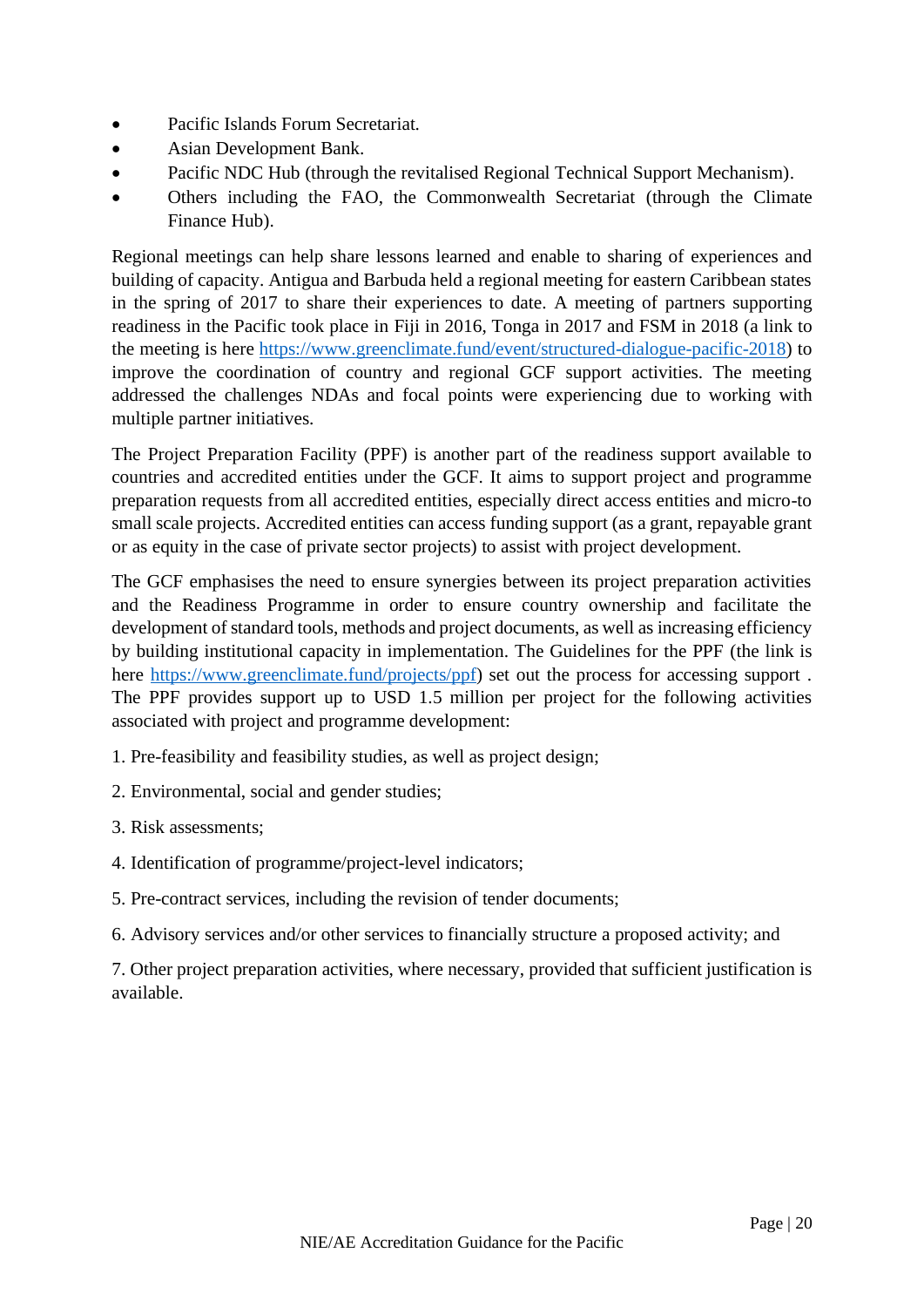## <span id="page-20-0"></span>Section 5: Lessons Learned

Based on interviews conducted for this assignment and a review of papers the following are lessons learned by national institutions seeking accreditation from the Adaptation Fund and the GCF, these include:

- Although time and resource intensive, accreditation for direct access helps to build institutional capacity and ensure country ownership of projects and funds. Where possible countries should be encouraged to apply directly (rather than through a delivery partner) for readiness support in order to build institutional capacity. For the MCT, they found that the strengthened internal controls and mechanisms and robust operational frameworks create an upgraded level of accountability and transparency, thereby increasing trust and confidence in country systems and enable countries to negotiate and bargain harder for other mediums of climate finance such as budget support from bilateral donor partners in the future
- Direct access through a nationally accredited entity also builds capacity for project development at the national level and leads to projects that are more programmatic and inclusive. The MCT identified that it reduces transaction costs and could potentially lead to greater alignment and better targeting of national priorities. Direct access is more favourable to countries with relatively well-established institutions and not necessarily the most vulnerable. Many FICs are highly vulnerable yet have low levels of institutional capacity.
- It is important to take time at the national level (coordinated by the NDA) to decide on which entity to put forward for accreditation – to maximise the chances of successful accreditation and to avoid overloading the GCF proposal pipeline with multiple applications from the same country. Likewise taking time to identify finance gaps (by mapping climate finance flows and needs) and to identify the projects best suited to the GCF will contribute to success.
- It is important to spend time at the outset planning for engagement with the GCF secretariat, identifying the relevant stakeholders and making the links to relevant national policies. Rigorous accreditation process to meet the fiduciary principles and standards, environmental and social safeguards and gender policy of the GCF can be burdensome as well as time and resource consuming for the limited capacities of FICs.
- It is critical to choose the right institutions to play the roles of NDA and accredited entity. To be successful these institutions must have the necessary procedures and policies in place and be suited to play the role. For example, institutions acting as NDA should be well placed to fill a coordination and facilitation role.
- The accreditation process is rigorous and time-consuming. It is important to have the right team in place, with a senior level leader and adequate human and financial resources. However, the benefits include increased national ownership and control. Greater national ownership is created as national entities prepare to bear responsibility for financial management, monitoring and overall programme/project management. There is also greater control of funding and how they are being directed to national priorities
- It is important that senior management prioritise accreditation as the process requires institutional endorsement and senior level support is needed to authorise access to confidential documents and to sign off on legal agreements. It is also useful to assign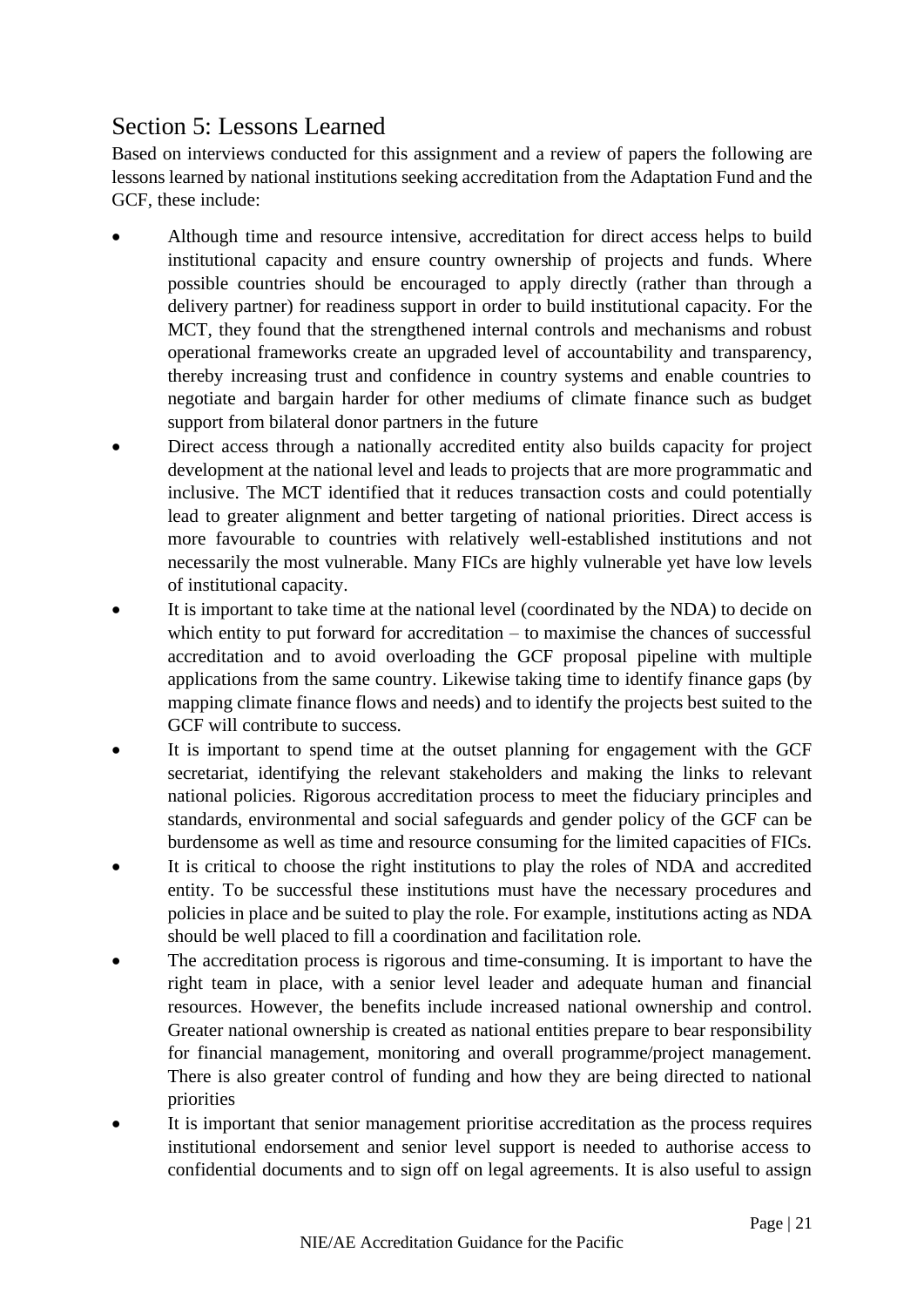one person to lead on organising all the supporting documents and coordinate all interactions and correspondence with the GCF secretariat.

- Engage with the AF/GCF and representatives from the start. Build a relationship, ask questions and seek advice.
- Use the GCF accreditation self-assessment to understand the accreditation process, its requirements and to identify any gaps you may have to fill. • Apply for readiness support at an early stage to identify gaps in your institutional processes and to build capacity to fill these gaps. For example, to fulfil the requirements in relation to fiduciary, environmental and social risk. The experience of the MCT was that by complying with environmental and social safeguards and gender policy requirements of global climate funds will strengthen project development capacities, which ensure that projects are inclusive and environmentally and socially responsible (PIFS 2018).
- Make sure project proposals are in line with the objectives of the fund and anticipate that project approval can take as long as the accreditation process. The MCT observed that absorbing the scale of financing available through the Green Climate Fund can be challenging for the limited and already stretched levels of human and institutional capacity that are available in FICs
- To ensure buy in and success engage external stakeholders (communities, CSOs, other government departments etc.) from the early stages of project creation and design right through to implementation and monitoring and evaluation. For example, in Senegal compliance with the GCF environmental and social safeguards meant that stakeholder engagement happened from the early stages of project development rather than kicking in at the implementation stage.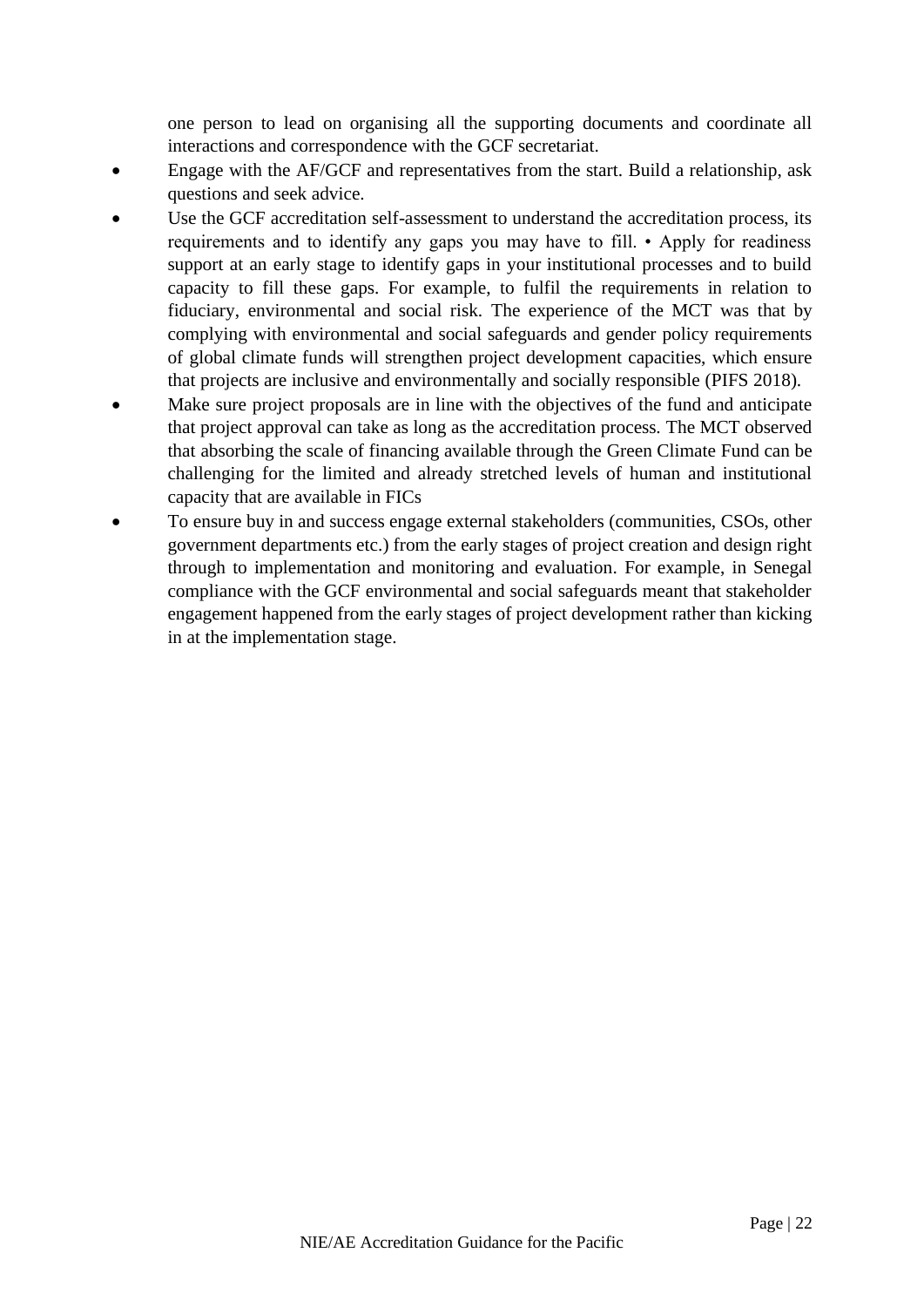Box 1: Lessons from the Micronesian Conservation Trust

The MCT opened its doors in 2002 as the first conservation trust fund in the region with technical support from The Nature Conservancy. After overcoming various challenges and changes in operational strategy, it began active grant-making in 2004 with two small sinking funds (US\$25,000 each) and continued modest fundraising, sustaining operations and grantmaking with grants ranging from US\$25,000 to US\$75,000.

In 2006, MCT was selected as the financial mechanism for the Micronesia Challenge (MC). Through this position MCT assisted the MC jurisdiction in raising, investing, disbursing and managing the MC Endowment Fund. In 2008, MCT completed its transition from a national organisation operating solely in the Federated States of Micronesia (FSM), to a regional organisation supporting and facilitating sustainable development in all five Micronesian jurisdictions (FSM, Republic of the Marshall Islands, Republic of Palau, US Territory of Guam and the Commonwealth of the Northern Mariana Islands). This expansion involved a restructuring of the governing board, from a national Board of Directors composed primarily of conservation professionals to a regional Board of Trustees composed of seven regional representatives and two international members, across a range of fields, from conservation and community development, to law, banking and business.

MCT supports conservation across Micronesia by: providing long-term, sustained funding through grant programmes; building the capacity of Micronesians and Micronesian organisations to design and manage conservation programmes; and providing a regional forum to bring people from government, private enterprise, the wider community and nonprofit organisations together to collectively address the challenges of natural resource management in Micronesia. The MCT has a particular focus on small grants programmes, to ensure funding is channelled to the local level and to support the capacity of NGOs and CSOs to also manage finance and projects.

By 2018, MCT was administering over 50 projects across Micronesia funded by over 15 funding sources. MCT is a Regional Implementing Entity to the Green Climate Fund for projects up to US\$10 million, and a National Implementing Entity to the Adaptation Fund.

Over that time the MCT has had to adapt and build the strength of the organization as a private corporation working with local partners and balancing it with the expectations of being an RIE to access and manage bigger amounts of money can be strenuous on the limited capacity of the organization.

Source PIFS (2018).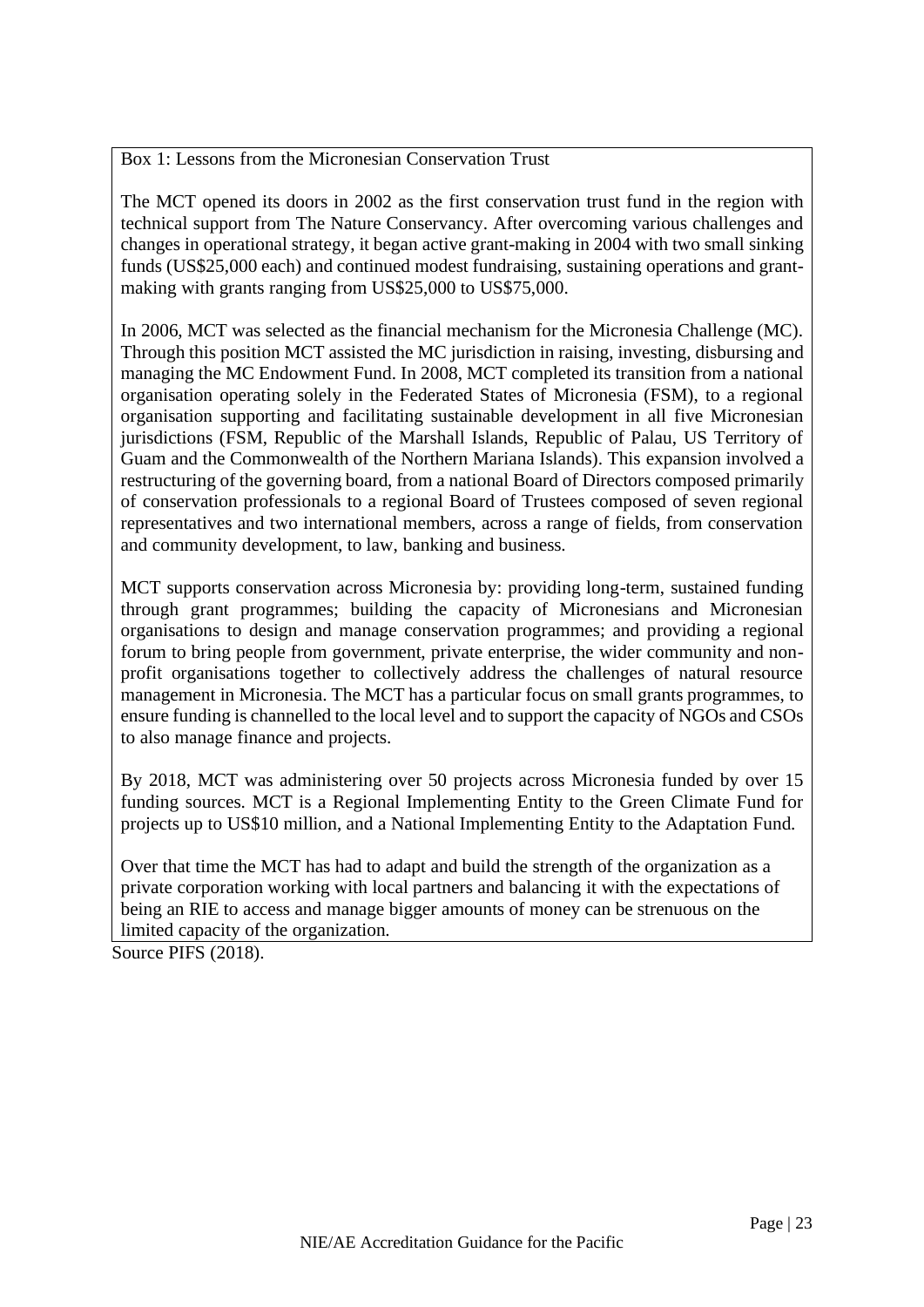## <span id="page-23-0"></span>Section 6: Conclusion

AEs or NIEs are responsible for overseeing project and financial management, and so are the only institutions that need to be accredited by the Adaptation Fund or the GCF. Those that have gone through the accreditation process suggest being prepared for a rigorous, time-consuming, but ultimately useful endeavour. From previous work, they generally recommend ensuring that the institution has adequate human and financial resources dedicated to the accreditation process, including a team of people able to access information about the different sections of the institution. Buy-in from the senior level is also reported as crucial.

Some institutions have struggled more to provide documentation related to the accreditation requirements than to actually meet the standards. They therefore encourage others to ensure that they truly understand the application process by, for example, reaching out to the relevant fund early to ask questions about the process. They also recommend beginning early to thoroughly document the institution's systems and processes. Some institutions that did not initially meet all the requirements have benefited from being flexible enough to take on new processes, and from being creative in their thinking about how to meet the standards. Readiness support has helped national institutions overcome some of these challenges.

Overall, reflecting on the Pacific experience some of the key lessons identified for the recommendations going forward.

- This is a national investment time, resources and people are necessary to be successful. As a result, National consultants are a must.
- At the national/institution level, clear goals, good relations with the NDA and appropriate entity (legal form) to become the AE/NIE are necessary pre-requisites. Local stakeholders and partners also have to be onboard and process is needed for their engagement and understanding of the process.
- There is no one road to successful accreditation.
- Using the guidance  $-$  it can be helpful in canvasing support and linkages with partners, regional organisations and training institutions.
- Framework should be partnered with a peer to peer-support process and a technical assistance mechanism to support the process.
- Multi-access strategy work with RIEs/RAEs and MIEs/MAEs. Country access ambitions should be spread across multiple partners.
- Thinking differently: value of considering local CSOs and/or private sector. There is a focus on government in many AE considerations.
- The value of Readiness efforts to build capacity.
- Entities should work closely with NDAs and ensure that they embark in projects that are in line with country priorities
- The accreditation process is worth it only if the accredited entity intends to implement not one project, but several projects.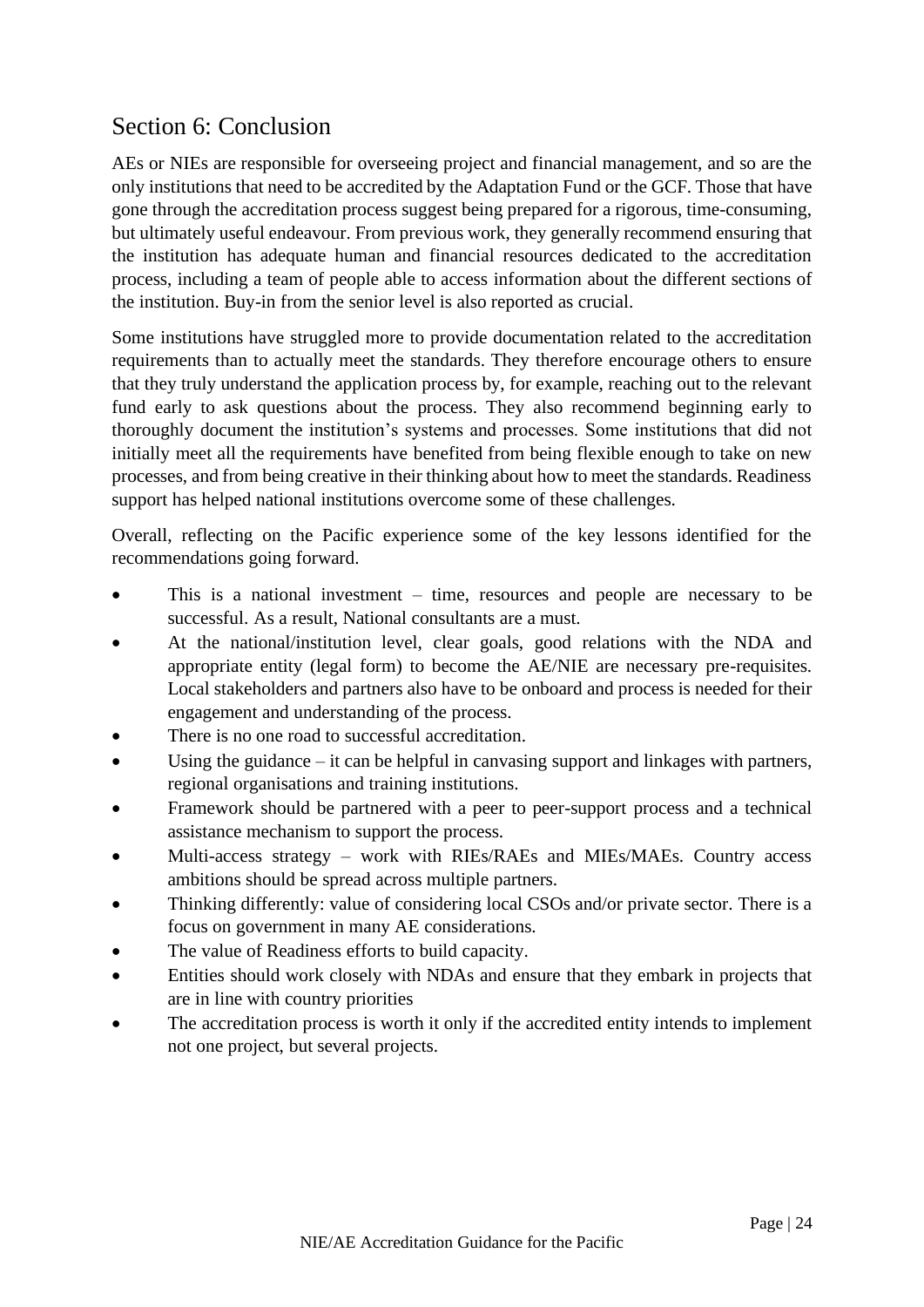#### **Glossary of key terms**

**Accredited Entities (AE):** An entity that is accredited by the Board in accordance with the governing instrument and relevant Board decisions.

**Adaptation:** Adjustment in natural or human systems in response to actual or expected climatic stimuli or their effects, which moderates harm or exploits beneficial opportunities.

**Adaptation Fund (AF):** The Adaptation Fund was established to finance concrete adaptation projects and programmes in developing countries that are particularly vulnerable and are Parties to the Kyoto Protocol (and since 2019 the Paris Agreement). The Fund is to be financed with a share of proceeds from Clean Development Mechanism (CDM) project activities and receive funds from other sources. It is operated by the Adaptation Fund Board.

**Basic fiduciary standards:** These standards assess the capacity of an entity to identify, prepare, submit and implement funding proposals for projects and programmes in line with national needs for mitigation and adaptation to climate change. They include: (a) key financial and administrative capacities; and (b) transparency and accountability.

**Capacity building**: In the context of climate change, the process of developing the technical skills and institutional capability in developing countries and economies in transition to enable them to address effectively the causes and results of climate change.

**Carbon market**: A popular (but misleading) term for a trading system through which countries may buy or sell units of greenhouse-gas emissions in an effort to meet their national limits on emissions, either under the Kyoto Protocol or under other agreements, such as that among member states of the European Union. The term comes from the fact that carbon dioxide is the predominant greenhouse gas, and other gases are measured in units called "carbon-dioxide equivalents."

**Certified Internal Auditor (CIA)**: Is a certification offered to accountants who conduct internal audits, offered by the Institute of Internal Auditors (IIA). This credential is the only such accepted worldwide.

**Clean Development Mechanism (CDM):** A mechanism under the Kyoto Protocol through which developed countries may finance greenhouse-gas emission reduction or removal projects in developing countries, and receive credits for doing so which they may apply towards meeting mandatory limits on their own emissions.

**Climate change:** A change of climate which is attributed directly or indirectly to human activity that alters the composition of the global atmosphere and which is in addition to natural climate variability observed over comparable time periods.

**Climate finance:** Refers to the financial resources mobilised to help developing countries mitigate and adapt to the impacts of climate change (Overseas Development Institute - ODI)

**Climate finance readiness:** Capacities of countries to plan for, access, deliver, and monitor and report on climate finance, both international and domestic, in ways that are catalytic and fully integrated with national development priorities and achievement of the Millennium Development Goals (MDGs) (United Nations Development Programme - UNDP).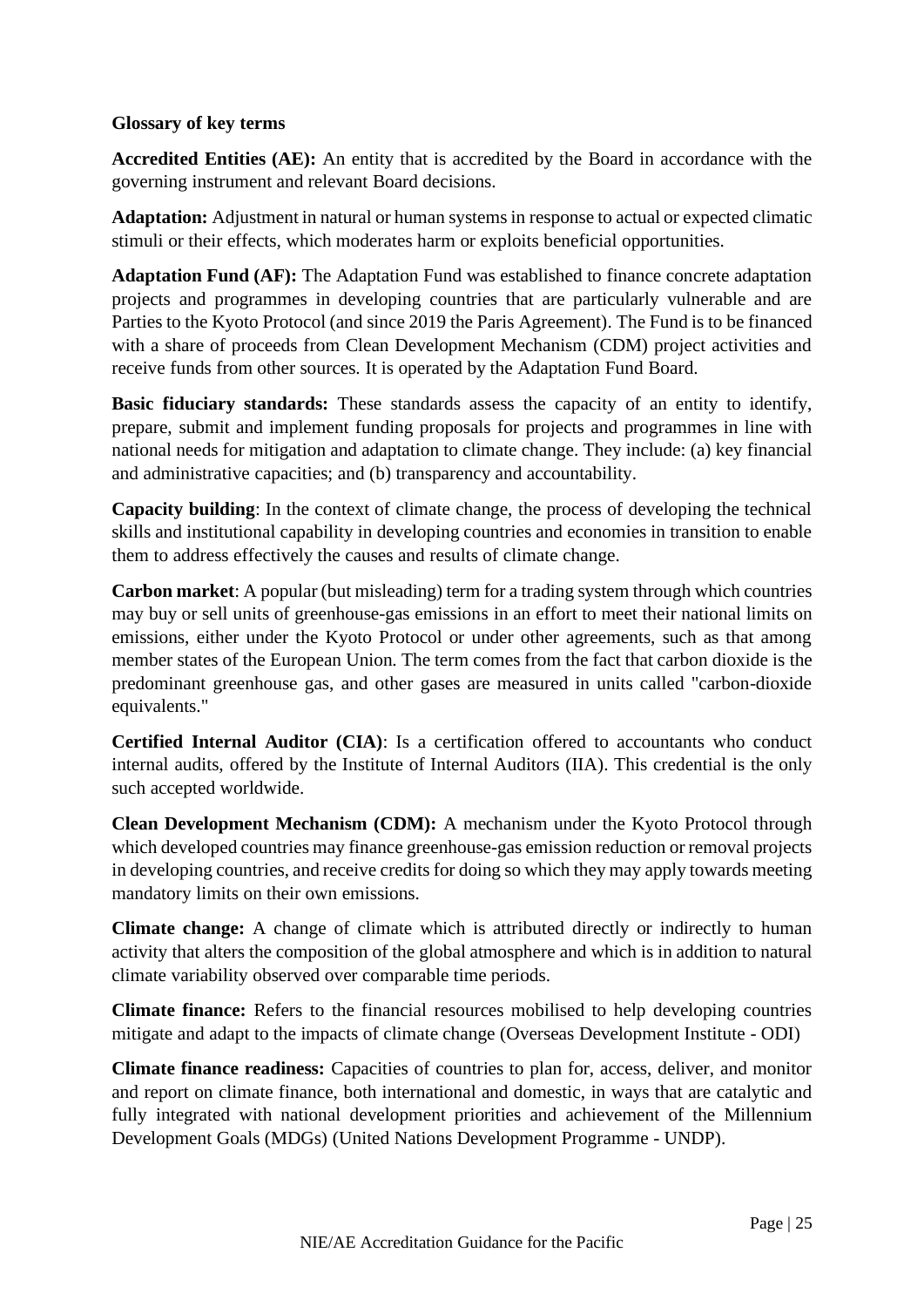**Code of ethics:** A guide of principles designed to help employees and contractors conduct business and operations honestly and with integrity. A code of ethics may outline: the mission and values of an institution, how employees are expected to approach a problem. These ethical principles will generally be based on an organisation's core values. Compliance-based codes of ethics usually outline the guidelines for conduct and the penalties for violations of the principles.

**Concept note:** A project or programme concept document which provides basic information about a project or programme to seek feedback on whether the concept is broadly aligned with the objectives and policies of the Fund.

**Conflict of interest**: A situation where a person or organisation with vested interests in another entity, organisation or asset becomes unreliable because of a clash between their personal and professional interests. Self-dealing is the most common conflict of interest and occurs when management level employees accept transactions from another organisation benefiting their manager but harming their organisation.

**Delivery Partners (DP):** Institutions selected by the National Designated Authority (NDA) or focal point to implement activities approved under the Readiness and Preparatory Support Programme. Delivery partners provide services such as: development of readiness request proposals; implementation and supervision; fiduciary management; progress reporting; and project completion and evaluation. Delivery partners may be AEs or other institutions assessed to meet the financial management capacities requirements of the Fund.

**Direct access:** Initially presented in 2007 as part of a Decision to operationalise the Adaptation Fund at the United Nations Framework Convention on Climate Change (UNFCCC) conference in Bali, the direct access modality is defined as the possibility to invite eligible Parties and institutions (referred to as "entities") selected by Governments to directly approach the Adaptation Fund and submit project proposals directly to the Fund. This modality is also used by the Green Climate Fund (GCF).

**Enhanced Direct Access (EDA):** Aims to increase the level of country ownership. Selected accredited entities will submit a proposal in consultation with the NDA describing: (i) The scope of activities that will be considered for financing in conformity with the Fund's eight result areas; (ii) The country/entity level approval process of specific pilot activities set up in conformity with the Fund's investment framework and results management framework; and (iii) The institutional arrangements set up to ensure oversight and multi-stakeholder engagement. Unlike the traditional direct access modality, there will be no submission of individual projects or programmes because decision-making for the funding of specific pilot activities will be devolved at the country level.

**Direct access entity (DAE):** Refers to subnational, national or regional entities that are accredited by the GCF under the direct access modality to receive direct financial transfers in order to carry out adaptation projects and programmes funded by the GCF. They may include regional agencies, national ministries or government agencies, development banks, climate funds, commercial banks, other financial institutions, etc.

**Environmental and Social Management System (ESMS**): Processes that institutions have in place to make sure that they adequately identify, assess, manage, mitigate and monitor environmental and social risks and respond to problems that arise. All institutions seeking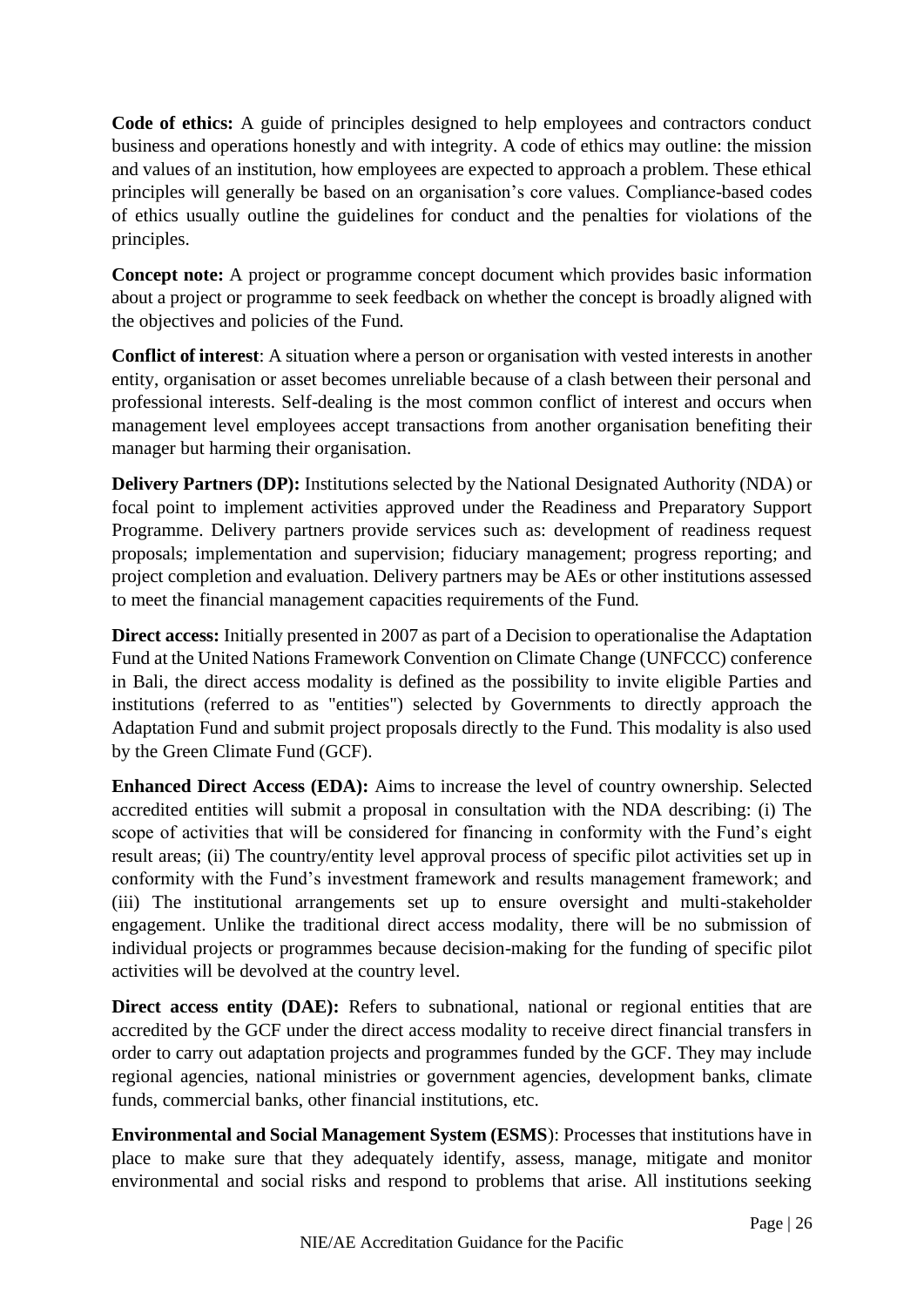accreditation to the GCF must have an ESMS. The strength of the ESMS can vary though depending on the accreditation category.

**Environmental and Social Safeguards (ESS):** A reference point for establishing criteria for accrediting institutional capacities and entities seeking accreditation to the Fund, and for identifying, measuring and managing environmental and social risks. The main purpose of the ESS is to determine the key environmental and social risks the AE intends to address in the conceptualisation, preparation and implementation of funding proposals, and to provide guidance on how these risks are to be managed. ESS is based on the eight performance standards (PS) of the International Finance Corporation.

**Evaluation:** A systematic assessment of the worth or utility of an intervention at a specific point in time, for example whether a policy has been effective in achieving set objectives.

**Executing Entities (EE):** With respect to the Green Climate Fund, organisations that execute eligible activities supported by the GCF under the oversight of accredited Implementing or Funding Entities.

**External auditing standards**: The standards for external auditing are the Generally Accepted Auditing Principles (GAAP) set by the American Institute of Certified Public Accountants. A separate set of standards called the International standards on Auditing were established by the International Auditing and Assurance Board.

**Fast-Start Finance (FSF):** At COP 15 in Copenhagen in 2009, developed countries pledged to provide new and additional resources, including forestry and investments, approaching USD 30 billion for the period 2010 - 2012 and with balanced allocation between mitigation and adaptation. This collective commitment has come to be known as "Fast-start Finance".

**Fiduciary Standards:** Refers to the basic and specialised fiduciary requirements of the GCF that accredited entities and readiness partners need to comply with depending on the nature of the activities funded by the GCF.

**Financial Mechanism**: Developed country Parties (Annex II Parties) are required to provide financial resources to assist developing country Parties implement the Convention. To facilitate this, the Convention established a financial mechanism to provide funds to developing country Parties. The Parties to the Convention assigned operation of the financial mechanism to the Global Environment Facility (GEF) on an on-going basis, subject to review every four years. The financial mechanism is accountable to the COP.

**Funding Proposal:** Accredited entities can access GCF resources to undertake climate change projects and programmes by submitting funding proposals to the Fund.

Gender: Refers to how societies and specific cultures assign roles and ascribe characteristics to men and women on the basis of their sex. For example, many cultures share expectations that women are more nurturing than men, and that men should be soldiers during wars.

**Gender Policy:** The Fund's gender policy aims to ensure the GCF will efficiently contribute to gender equality and will, in turn, achieve greater and more sustainable climate change results. The gender policy is applied to all of the Fund's activities, whether implemented by international, regional, national or subnational, public or private entities or institutions that access GCF's resources.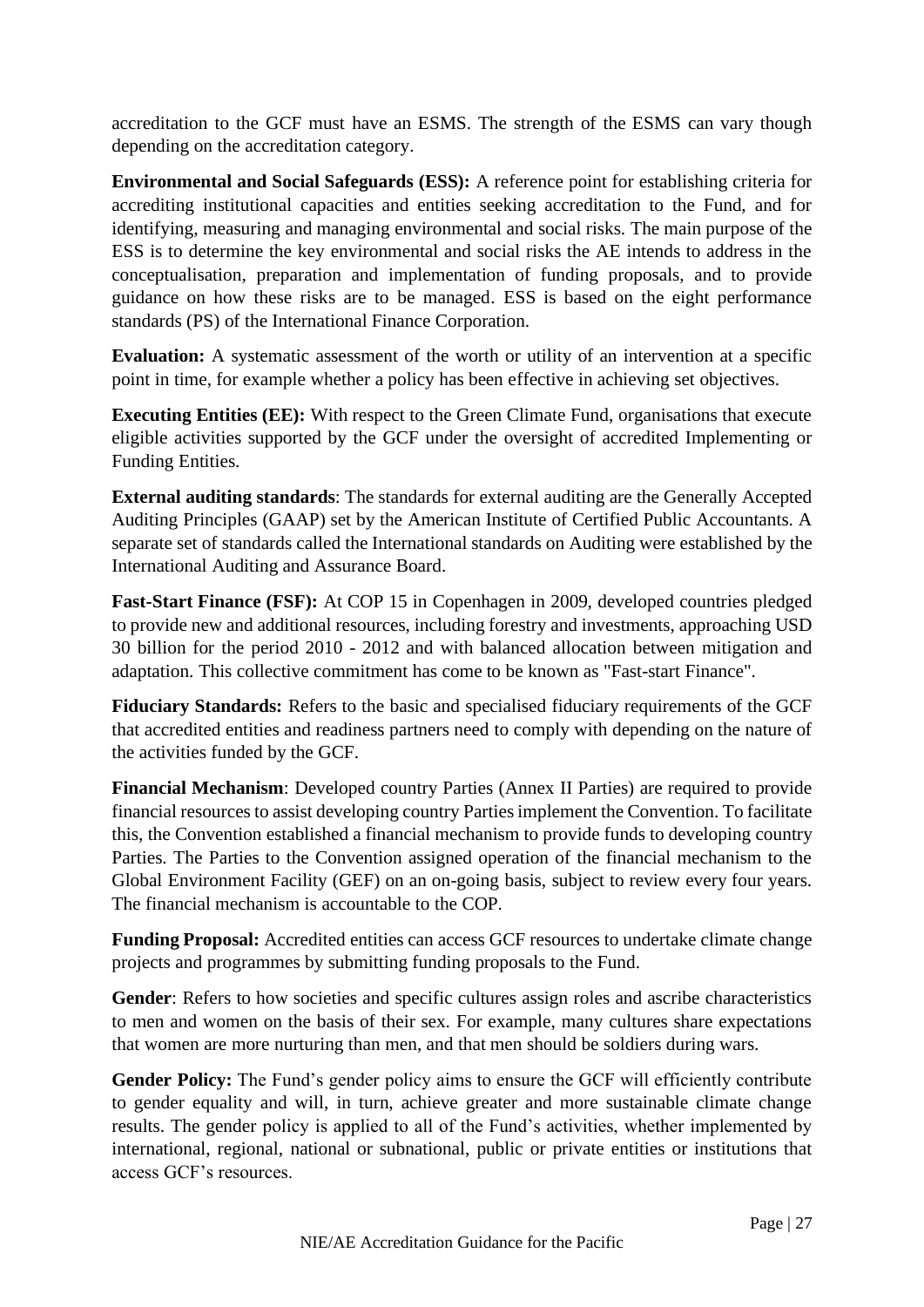**Global Environment Facility (GEF)**: The GEF is an independent financial organisation that provides grants to developing countries for projects that benefit the global environment and promote sustainable livelihoods in local communities. The Parties to the Convention assigned operation of the financial mechanism to the GEF on an on-going basis, subject to review every four years. The financial mechanism is accountable to the COP.

**Green Climate Fund (GCF):** At COP 16 in Cancun in 2010, Governments established the GCF as an operating entity of the financial mechanism of the Convention under Article 11. The GCF will support projects, programmes, policies and other activities in developing country Parties. The Fund will be governed by the GCF Board.

**Independent Technical Advisory Panel (ITAP)**: Provides independent technical assessment of, and advice on, funding proposals for the GCF Board. The Panel conducts the technical assessments at the analysis and recommendations to the Board stage of the Fund's project and programme activity cycle. This is done in accordance with the Fund's initial proposal approval process, and in order to provide objective technical advice on funding proposals for the Board.

**Indicator:** A measurable characteristic or variable which helps to describe an existing situation and to track changes or trends – i.e. progress – over time.

**Intended Nationally Determined Contributions (INDCs)**: Are the primary means for governments to communicate internationally the steps they will take to address climate change in their own countries. INDCs reflect each country's ambition for reducing emissions and adapt to climate change impacts, taking into account its domestic circumstances and capabilities. They pair national policy setting — in which countries determine their contributions — with a global framework under the Paris Agreement that drives collective action toward a zero-carbon, climate-resilient future.

**Nationally Determined Contribution (NDC)**: as countries formally join the Paris Agreement and look forward to implementation of these climate actions – the "intended" is dropped and an INDC is converted into a Nationally Determined Contribution (NDC). Under the provisions of the Paris Agreement, countries will be expected to submit an updated NDC every five years, which will represent a progression beyond the country's then current NDC to reflect its highest possible ambition.

**Intergovernmental Panel on Climate Change (IPCC)**: Established in 1988 by the World Meteorological Organization and the UN Environment Programme, the IPCC surveys worldwide scientific and technical literature and publishes assessment reports that are widely recognised as the most credible existing sources of information on climate change. The IPCC also works on methodologies and responds to specific requests from the Convention's subsidiary bodies. The IPCC is independent from the Convention.

**Intermediation:** Activities involving investments through financial intermediation functions or through delivery mechanisms involving financial intermediation.

**Investment criteria:** Six investment criteria adopted by the Board, namely impact potential, paradigm shift potential, sustainable development potential, needs of the recipient, country ownership and efficiency and effectiveness. There are coverage areas, activity-specific subcriteria, and indicative assessment factors that provide further elaboration. Please refer to the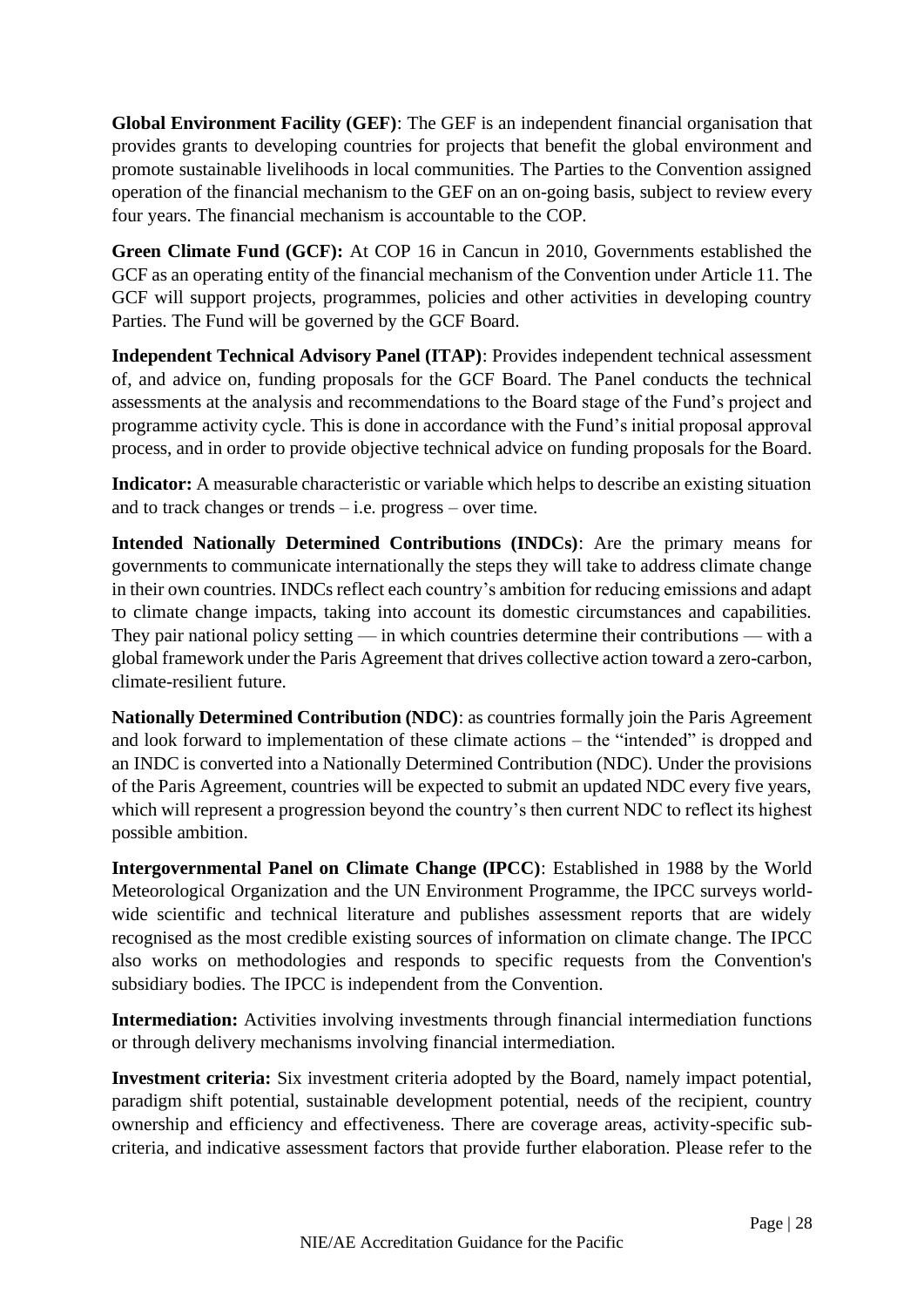Board decision on further development of the Initial Investment Framework which provides more detailed explanation of the Fund's investment criteria.

**Investment Framework:** The Fund's Investment Framework details possible indicators (or indicative assessment factors) that may help entities to quantify impact potential. For example, a renewable energy project/programme may wish to provide the expected number of Megawatt (MW) of low emission energy capacity installed, generated and/or rehabilitated.

**Internal audit:** Is the examination, monitoring and analysis of activities related to an institution's operations. Audits are important components of an institution's risk management by helping to identify issues before they become major problems. Internal audits may take place over varying periodicities depending on the function being audited, with some departments being audited more frequently than others: a daily, weekly, monthly or annual internal audit may assess the effectiveness of an institutions internal control systems and help to uncover cases of fraud, waste or abuse.

**Auditing process:** An internal audit will generally begin by the auditing officer assessing current institutional processes and procedures, followed by analyses and comparison of these result versus internal control objectives, to determine whether internal policies, national and international laws are being complied with. Finally, the auditor's report will be presented to senior management.

**Financial auditing:** When auditing financials, the goal will be to determine whether the institutions financial statements comply with the generally accepted accounting principles of that particular jurisdiction. It will ensure that the financial records are a fair and accurate representation of the transactions that they claim to represent.

**Internal controls:** as defined by the Committee of Sponsoring Organisations (COSO) of the Treadway Commission, internal controls are the processes set by an entity's board of directors, management and other personnel, that are designed to provide assurances that an entity's objectives in the effectiveness and efficiency of their operations, the reliability of financial reporting, and compliance with applicable laws and regulations. No two internal control systems will be the same, however, they should all be documented to create an audit trail. Internal controls will generally be defined in two categories: preventative and detective.

**Preventative:** Preventative internal controls are policies and procedures that do not allow certain activities to take place, therefore are a proactive first line of defence especially within a financial accounting system. E.g. the segregation of duties whereas tasks are **delegated** amongst several staff members to ensure no single person is in a position to authorise, record, and be in custody of a financial transaction and resulting asset.

**Detective:** Detective internal controls are the backup procedures that ensure preventative internal controls operate as intended, allowing items or events missed by the first line of defence to be caught within a second set of controls. E.g. performance reviews of budgets, forecasts and other benchmarks; the follow-up of unexpected conditions or unusual results; external audits from accounting firms and internal auditing of assets.

**Know your customer (KYC) due diligence:** The process of identifying and verifying the identity of clients. This process may also be used for the purpose of ensuring agents, consultants and distributors procured are anti-money laundering, anti-bribery and anti-terrorist financing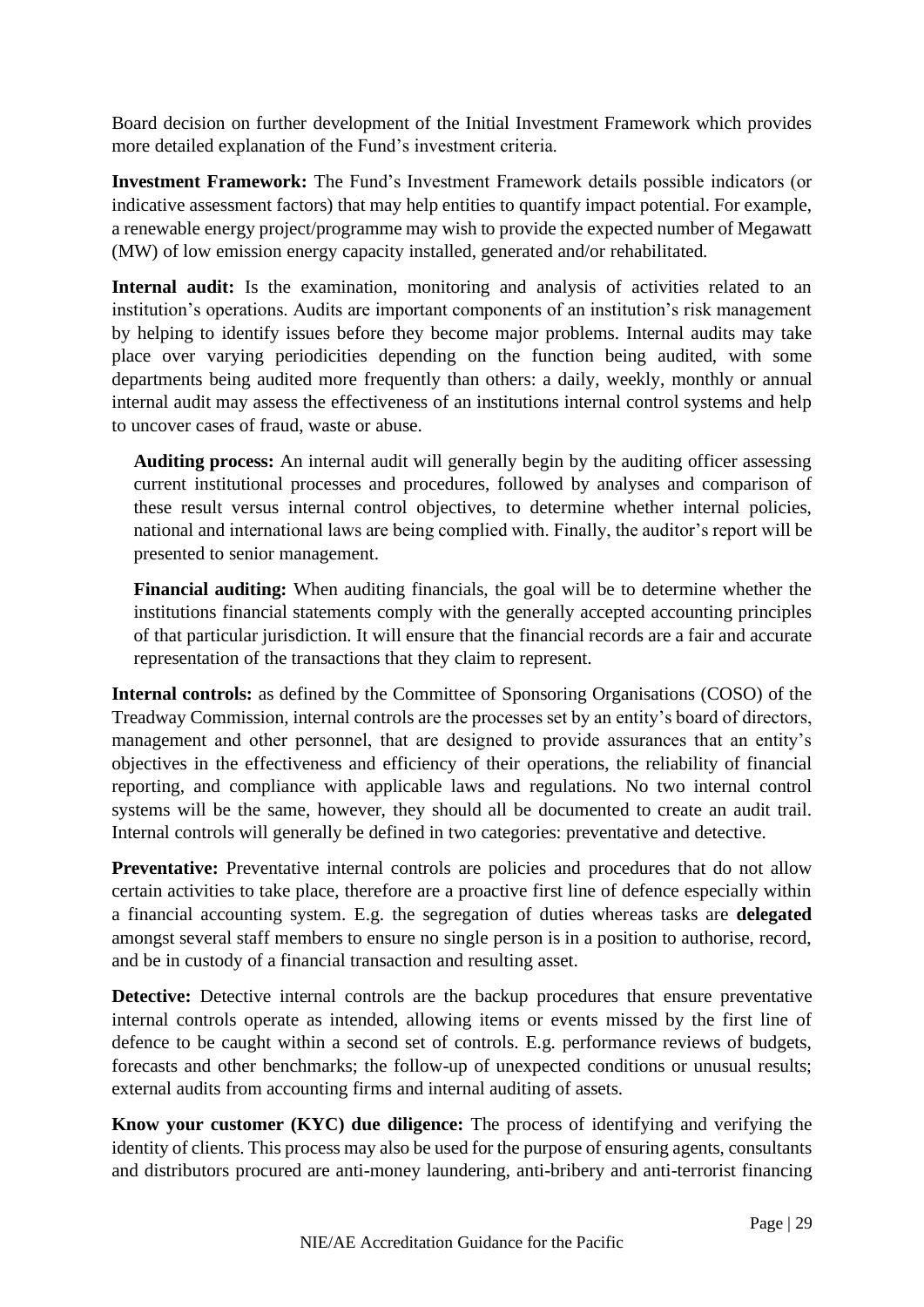compliant. KYC should encompass a customer policy, customer identification process, monitoring of transactions and financial risk management, and equivalent processes.

**Kyoto Protocol:** An international agreement standing on its own, and requiring separate ratification by governments, but linked to the UNFCCC. The Kyoto Protocol, among other things, sets binding targets for the reduction of greenhouse-gas emissions by industrialised countries.

**Least Developed Countries (LDCs):** The world's poorest countries. The criteria currently used by the Economic and Social Council (ECOSOC) for designation as an LDC include low income, human resource weakness and economic vulnerability.

**Least Developed Country Fund (LDCF)**: the LDCF is a fund established to support a work programme to assist Least Developed Country Parties to carry out, inter alia, the preparation and implementation of national adaptation programmes of action (NAPAs). The Global Environment Facility, as the entity that operates the financial mechanism of the Convention, has been entrusted to operate this fund.

**Logframe**: One of the most used methods to articulate and clarify how a set of activities will achieve the desired outcomes and objective of a project (or its 'theory of change'). The logframe represents a results map or results framework which is part of Result Management Framework (RMF). The logframe also captures basic monitoring and evaluation (M&E) requirements. The project/programme's logframe is critical to determining the costs at the activity level required in the proposal template, the overall budget, and the timeline and key milestones.

**Loss and damage**: At COP 16 in Cancun in 2010, Governments established a work programme in order to consider approaches to address loss and damage associated with climate change impacts in developing countries that are particularly vulnerable to the adverse effects of climate change as part of the Cancun Adaptation Framework.

**Mitigation:** In the context of climate change, a human intervention to reduce the sources or enhance the sinks of greenhouse gases. Examples include using fossil fuels more efficiently for industrial processes or electricity generation, switching to solar energy or wind power, improving the insulation of buildings, and expanding forests and other "sinks" to remove greater amounts of carbon dioxide from the atmosphere.

**MRV:** Measurable, reportable and verifiable. A process/concept that potentially supports greater transparency in the climate change regime.

**Multilateral Implementing Entity (MIE):** With respect to the Green Climate Fund or the Adaptation Fund, Multilateral Institutions and Regional Development Banks chosen by eligible Parties to submit proposals to the Board, will bear the full responsibility for the overall management of the projects and programmes financed by the Fund and will bear all financial, monitoring and reporting responsibilities.

**Monitoring**: Systematic and continuous collection of information that enables stakeholders to check whether an intervention is on track or achieving set objectives.

**National Adaptation Plan (NAP):** According to decision 5/CP.17, paragraph 1, the objectives of the NAP process are: a) to reduce vulnerability to the impacts of climate change, by building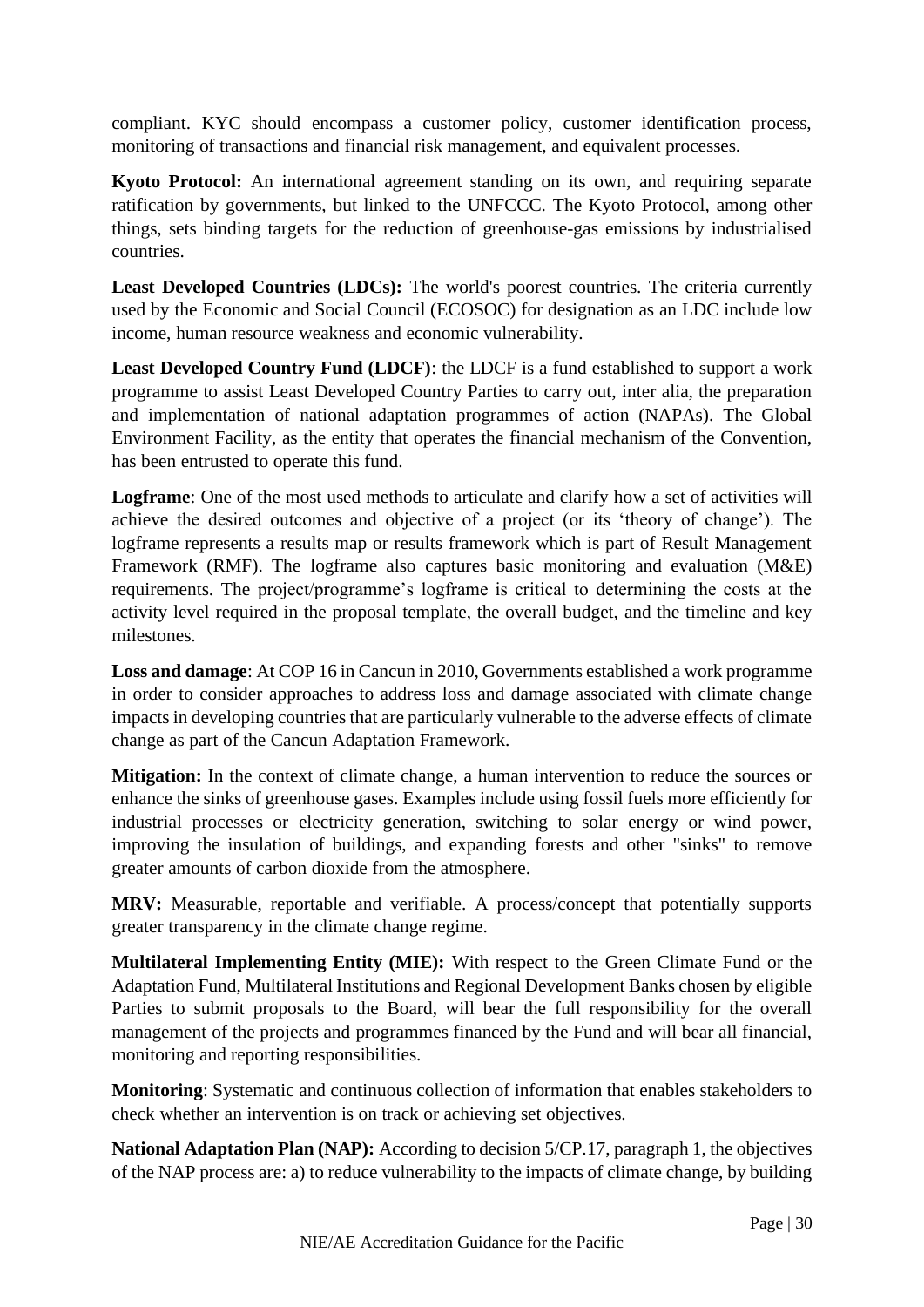adaptive capacity and resilience; and b) to facilitate the integration of climate change adaptation, in a coherent manner, into relevant new and existing policies, programmes and activities, in particular development planning processes and strategies, within all relevant sectors and at different levels, as appropriate.

**National Adaptation Programmes of Action (NAPAs)**: Documents prepared by least developed countries (LDCs) identifying urgent and immediate needs for adapting to climate change.

**National Designated Authority (NDA):** A core interface and the main point of communication between a country and the Fund. The NDA seeks to ensure that activities supported by the Fund align with strategic national objectives and priorities, and help advance ambitious action on adaptation and mitigation in line with national needs. A key role of NDAs is to provide letters of no-objections for project proposals.

**Paradigm shift:** A fundamental shift of all countries towards low-carbon and climate-resilient sustainable development, in accordance with the GCF agreed results areas and consistent with a country-driven approach. It should be noted that this is not an official definition from the GCF and that the terms 'paradigm shift' and 'transformational change' are often used interchangeably. The paradigm shift of a project corresponds to the degree to which the proposed activity can catalyse impact beyond a one-off project/programme investment. This can be emphasised by providing further details on the four related factors:

**Potential for scaling up and replication**: The proposal should illustrate how the proposed project/programme's expected contributions to global low-carbon and/or climate resilient development pathways could be scaled up and replicated, including a description of the steps necessary to accomplish it.

**Potential for knowledge and learning**: Any potential for the creation or the strengthening of knowledge, collective learning processes or institutions should be highlighted.

**Contribution to the creation of an enabling environment**: The sustainability of outcomes and results beyond the completion of the intervention should be highlighted. The proposal should explain how proposed measures will create conditions that are conducive to effective and sustained participation of private and public-sector actors in low-carbon and/or resilient development that go beyond the programme.

**Contribution to regulatory framework and policies**: The proposal should elaborate on how the proposed project/programme advances national/local regulatory or legal frameworks to systematically drive investment in low-emission technologies or activities, promote development of additional low-emission policies, and/or improve climateresponsive planning and development.

**Performance Measurement Framework (PMF)**: A performance measurement system intended to monitor the Fund's results at the project, programme and aggregate portfolio levels. The GCF has distinct PMFs for mitigation, adaptation and REDD+ activities. The PMFs comprise a set of indicators that measure progress towards intended results based on the paradigm-shift objective, Fund-level impacts and project/programme outcomes outlined in the Fund's mitigation, adaptation and REDD+ logic models.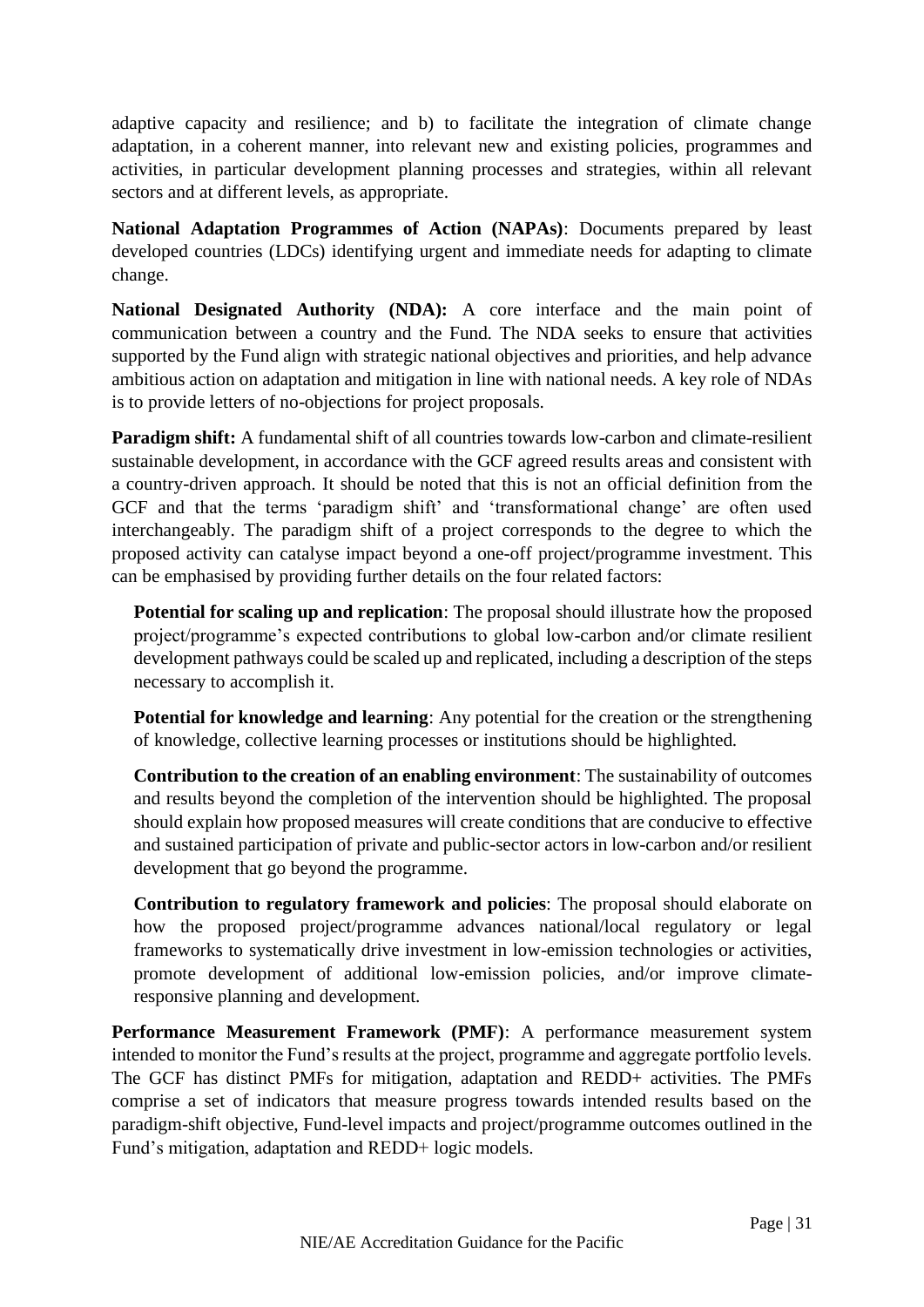**Private climate finance:** The financial resources mobilised from private sector to leverage the public climate finance in mitigating and adaptation on the impact of climate change in developing countries. Private climate finance is represented in many forms such as Foreign Direct Investment (FDI), and philanthropic to mention a few.

**Procurement**: The process through which products and services are acquired or purchased. Procurement takes into account the budgeting, supply chain and payment, amongst other factors. The procurement process will also involve identifying an entity's needs, identifying and evaluating potential suppliers, and negotiating with these suppliers over the price and quantity to find the best result for an organisation with respect to their culture, mission and mandate.

**Project:** A set of activities with a collective objective(s) and concrete outcomes and outputs that are narrowly defined in scope, space, and time; and that are measurable, monitorable, and verifiable.

**Project Preparation Facility (PPF)**: Supports AEs in project and programme preparation. It is especially targeted to support direct access entities, and micro-to-small size category projects. The PPF can support project and programme preparation costs from all AEs, especially direct access entities and especially for projects in the micro-to-small size category. Funding available is up to USD 1.5 million for each PPF request, and can be provided through grants and repayable grants while equity may be considered for private sector projects through grants or equity. Funding proposals developed with the PPF should be submitted to the GCF Board within two years of the approval of a PPF request.

**Programme:** A set of interlinked individual sub-projects or phases, unified by an overarching vision, common objectives and contribution to strategic goals, which will deliver sustained climate results and impact in the GCF result areas efficiently, effectively and at scale.

**Public climate finance**: The financial resources that are mobilised from the public revenues sources such as taxes to mitigate and adapt to the impacts of climate change in developing countries.

**Results Management Framework (RMF):** A life-cycle approach to results management through measurements to improve decision making, transparency and accountability. The approach is in line with improving the way that the Fund functions by achieving outcomes through implementing performance measurement, learning and adapting, in addition to reporting performance.

**Small Islands Developing States (SIDS):** Low-lying coastal countries that tend to share similar sustainable development challenges, including small but growing populations, limited resources, remoteness, susceptibility to natural disasters, vulnerability to external shocks, excessive dependence on international trade, and fragile environments. The SIDS were first recognised as a distinct group of developing countries at the United Nations Conference on Environment and Development in June 1992.

**Special Climate Change Fund (SCCF)**: The SCCF was established to finance projects relating to adaptation, technology transfer and capacity building, energy, transport, industry, agriculture, forestry and waste management and economic diversification. This fund should complement other funding mechanisms for the implementation of the Convention. The Global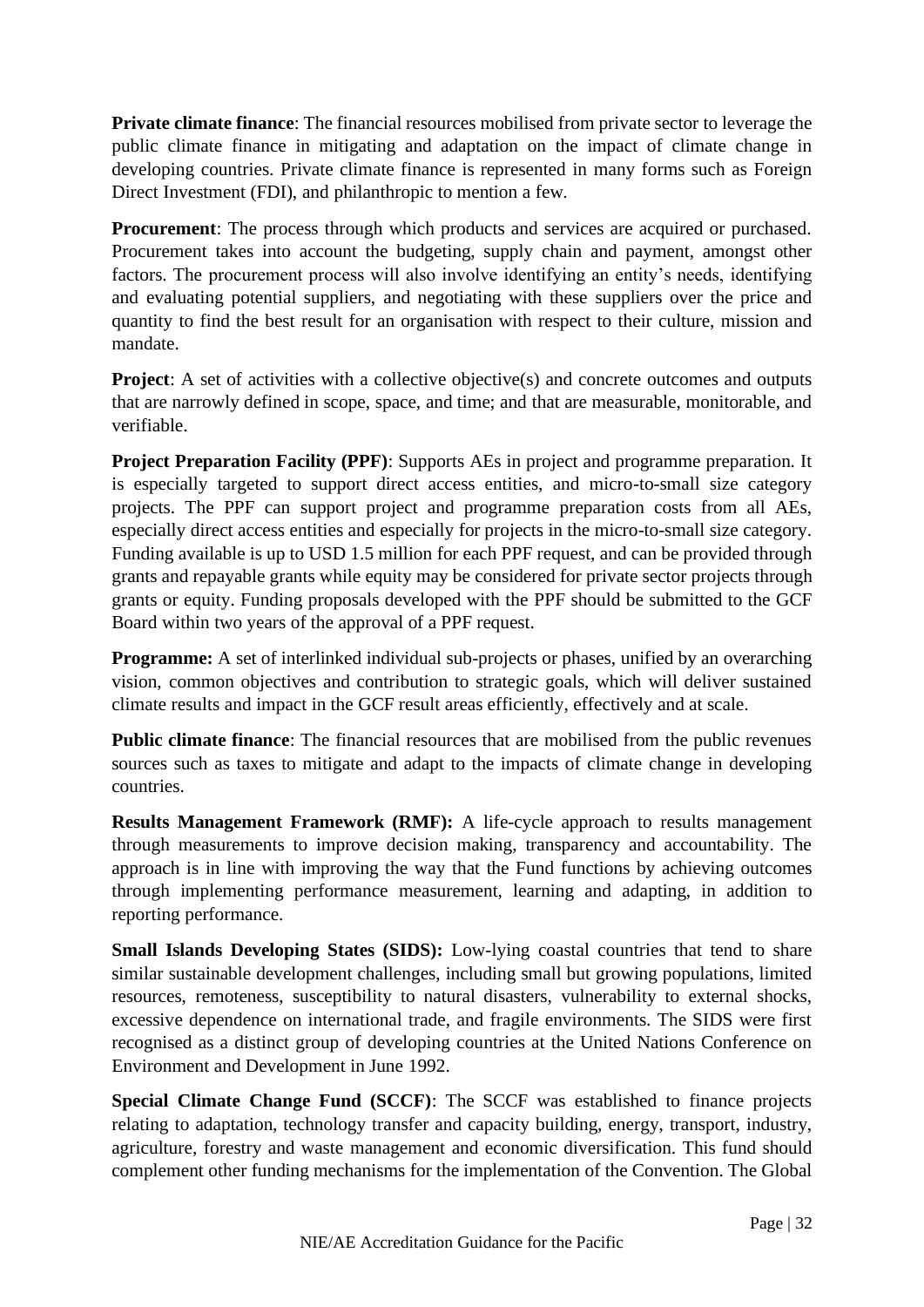Environment Facility (GEF), as the entity that operates the financial mechanism of the Convention, has been entrusted to operate this fund.

**Specialised Fiduciary Standards:** These standards refer to the institutional capacities that will make entities eligible to undertake specialised activities within the GCF based on the nature and scope of their mandate. These include (a) Project management; (b) Grant award mechanisms and/or funding allocation mechanisms; and (c) On-lending and/or blending.

**Strategic planning**: Is an organisation's process of defining its strategy or direction. In addition, making decisions on the allocation of resources, either financial or in-kind resources, towards the pursuit of this strategy or direction. Strategy itself has many definitions, but generally describes how an organisation's ends (goals) will be achieved by the means (resources).

**Theory of change**: A methodology for planning, participation and evaluation that is used to promote long-term change. The theory of change defines long-term goals and then maps backward to identify necessary preconditions. The innovation of theory of change lies in making the distinction between desired and actual outcomes, as well as in requiring stakeholders to model their desired outcomes before they decide on forms of intervention to achieve those outcomes. The theory of change is an inclusive process involving stakeholders with diverse perspectives in achieving solutions. The ultimate success of any theory of change lies in its ability to demonstrate progress on the achievement of outcomes. Evidence of success confirms the theory and indicates that the initiative is effective. Therefore, the outcomes in a theory of change must be coupled with indicators that guide and facilitate measurement. The added value of a theory of change lies in outlining a conceptual model that demonstrates the causal connections between conditions that need to change in order to meet the ultimate goals.

**Trust funds**: Funds earmarked for specific programmes within the UN system.

**United Nations Framework Convention on Climate Change (UNFCCC):** Is an international environmental treaty negotiated at the Earth Summit in Rio de Janeiro from 3 to 14 June 1992, then entered into force on 21 March 1994.

**Vulnerability:** The degree to which a system is susceptible to, or unable to cope with, adverse effects of climate change, including climate variability and extremes. Vulnerability is a function of the character, magnitude and rate of climate variation to which a system is exposed, its sensitivity and its adaptive capacity.

These were sourced from Tine, S. 2017. *Towards Green Climate Fund Accreditation and Support*. SIDA.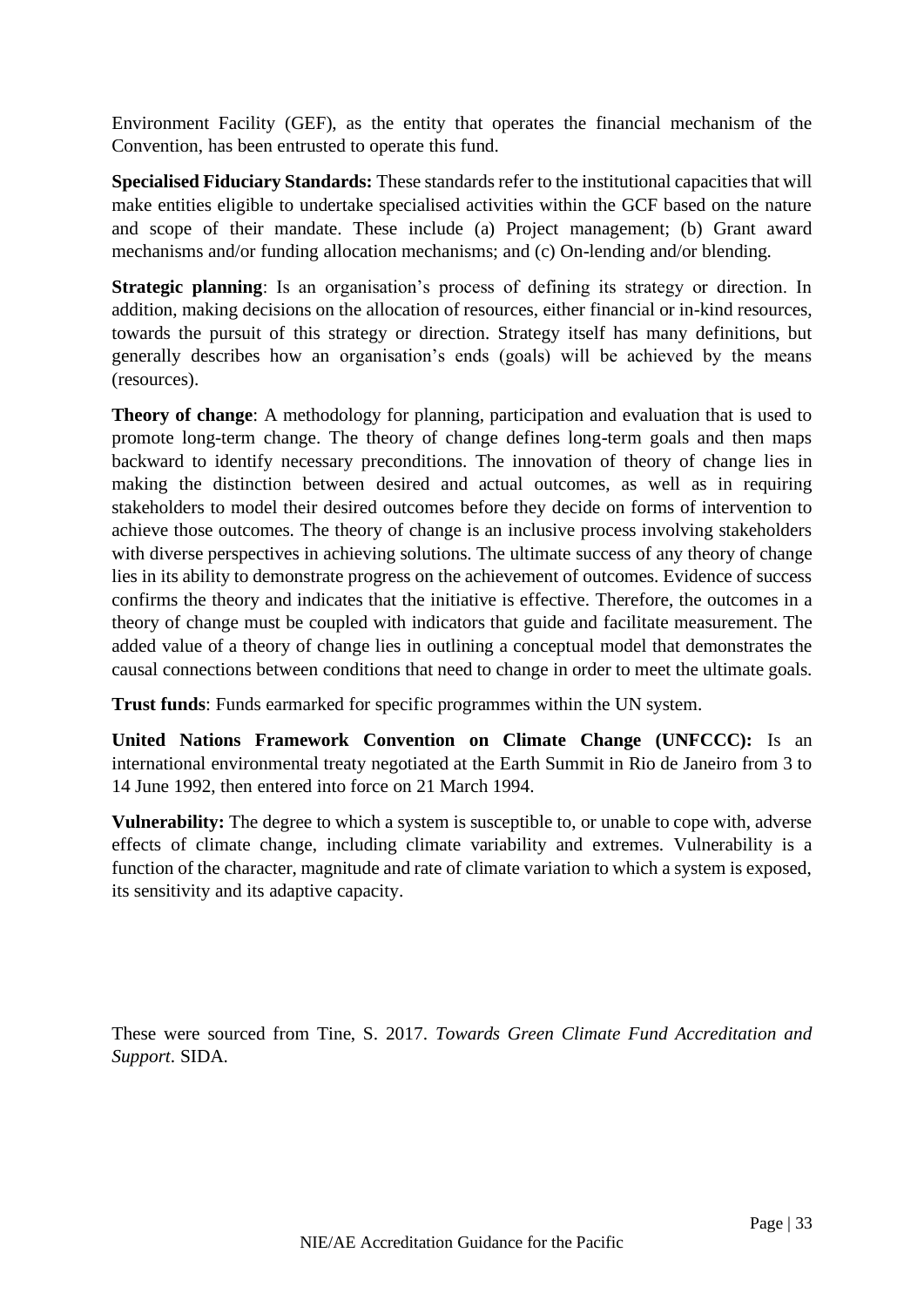## <span id="page-33-0"></span>References

Adaptation Fund 2018. Final Report: Overall Evaluation of the Adaptation Fund 2017 to 2018. Paper undertaken by Tang International.

Adaptation Fund 2019. Report on the Meeting of the Community of Practice for Direct Access Entities. Meeting Report, 5-7 June, Durban, South Africa.

Adaptation Fund 2019. Accreditation Toolkit. Accessed 15 October 2020 from [http://www.adaptation-fund.org/wp](http://www.adaptation-fund.org/wp-content/uploads/2015/03/Accreditation%20Toolkit%20English.pdf)[content/uploads/2015/03/Accreditation%20Toolkit%20English.pdf.](http://www.adaptation-fund.org/wp-content/uploads/2015/03/Accreditation%20Toolkit%20English.pdf)

Adaptation Fund 2019. Report of the Adaptation Fund Board to the CMP and the CMA. UNC FCCC/KP/CMP/2019/4 and UNFCCC/PA/CMA/2019/2.

Adaptation Fund 2020. Annual Climate Finance Readiness Seminar for Accredited National Implementing Entities (NIEs). Meeting Report. 1-3 September 2020.

Anantharajah, K. Governing Climate Finance in Fiji: Barriers, Complexity and Interconnectedness. Sustainability 2019, 11, 3414.

Asian Development Bank 2013. The Economics of Climate Change in the Pacific. Manila.

Atteridge, A and Canales, N. 2017. Climate finance in the Pacific: An overview of flows to the region's Small Island Developing States. Stockholm Environment Institute. Working Paper NO. 2017-04.

Barrigh, A. 2016. Enabling Access to the Funds: Profonanpe's Adaptation Fund and Green Climate Fund Accreditation Experience. GIZ. Bonn.

Bee, S. 2019. Expanding Access to Global Climate Funds: Lessons from the GCF in Asia Pacific. Insight Brief. NDC Partnership.

Chase, V., Huang, D., Kim, N., Kyle, J. Marano, H., Pfeiffer, L., Rastogi, A., Reumann, A., and Weston, P. (2020). Independent Evaluation of the Relevance and Effectiveness of the Green Climate Fund's Investments in Small Island Developing States. Evaluation Report No. 8, October 2020. Independent Evaluation Unit, Green Climate Fund. Songdo, South Korea.

Eussner, Ansgar, David Huang, Jyotsna Puri, Archi Rastogi, Asha Warsame, and Temurbek Zokirov. (2020). Independent synthesis of the Green Climate Fund's accreditation function. Evaluation Report No. 6, June 2020. Independent Evaluation Unit, Green Climate Fund. Songdo, South Korea.

Fayolle V., Fouvet C. and Venturini S. (2017). Green Climate Fund accreditation toolkit. November 2017. London: Acclimatise.

GCF. 2014. Accreditation to the GCF. Retrieved 15 October 2020, from [http://www.gcfund.org/fileadmin/00\\_customer/documents/Accreditation/GCF\\_Accreditation](http://www.gcfund.org/fileadmin/00_customer/documents/Accreditation/GCF_Accreditation_Introduction_November_2014_final.pdf) [\\_Introduction\\_November\\_2014\\_final.pdf.](http://www.gcfund.org/fileadmin/00_customer/documents/Accreditation/GCF_Accreditation_Introduction_November_2014_final.pdf)

GCF 2019. Updated Accreditation Framework. Retrieved 15 October 2020 from <https://www.greenclimate.fund/sites/default/files/document/gcf-b23-05.pdf> .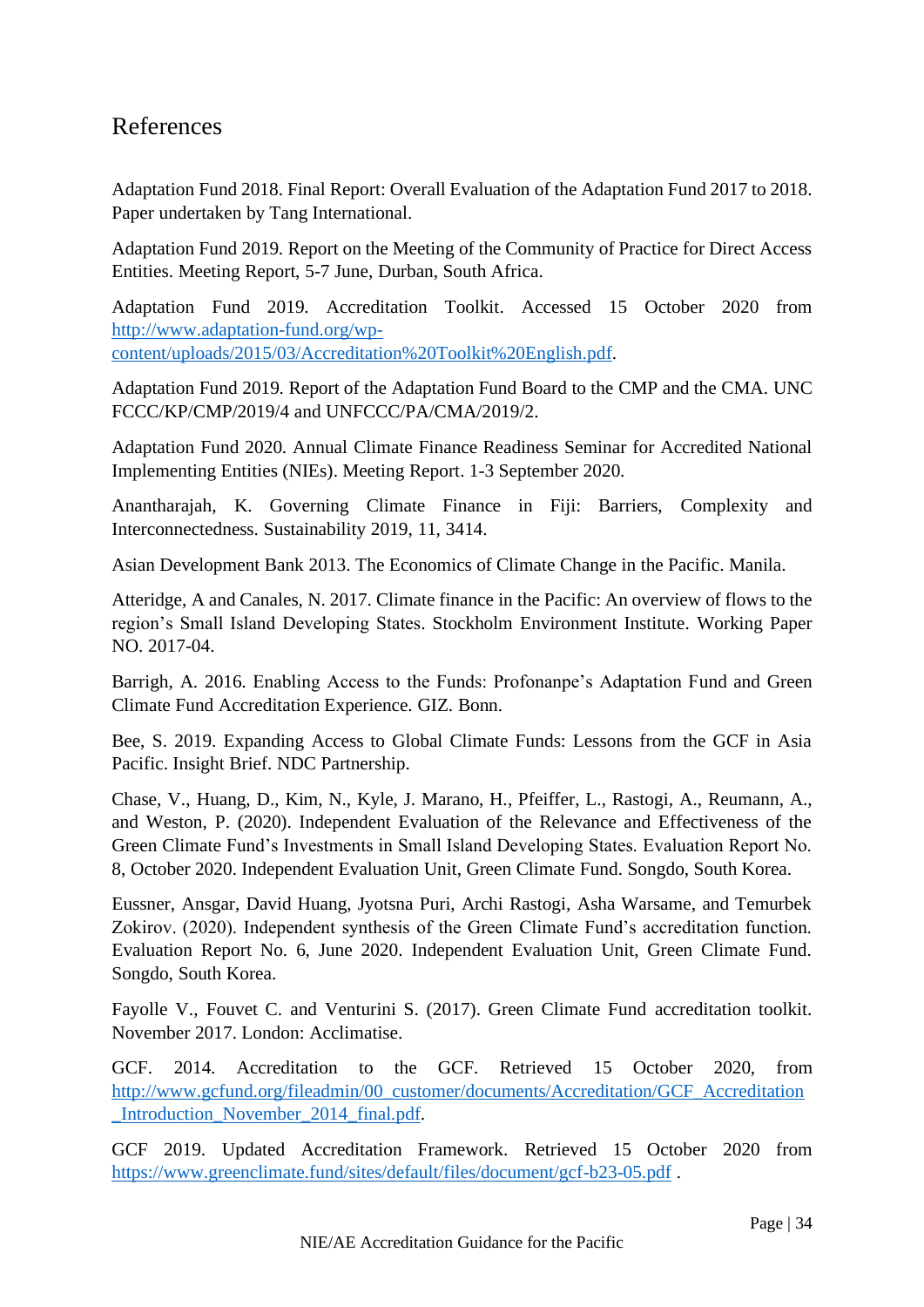Green Climate Fund 2019. Report to the Conference of the Parties. UNFCCC/CP/2019/3.

GCF 2020. Ninth Report of the Green Climate Fund to the Conference of the Parties to the United Nations Framework Convention on Climate Change. GCF Board Paper. GCF/B.27/17.

Grantham Institute (London School of Economics). Defining Climate Finance. [https://www.lse.ac.uk/granthaminstitute/explainers/what-is-climate-finance-and-where-will](https://www.lse.ac.uk/granthaminstitute/explainers/what-is-climate-finance-and-where-will-it-come-from/)[it-come-from/.](https://www.lse.ac.uk/granthaminstitute/explainers/what-is-climate-finance-and-where-will-it-come-from/) Accessed 20 December 2020.

Lottje, C., Affana, J. P. B., Eckstein, David. and Weischer M. 2019. Engaging with the Green Climate Fund: A Civil Society Toolkit. Germanwatch – Bonn, Germany.

Masullo, I., G. Larsen, L. Brown, and L. Dougherty-Choux. 2015. Direct Access to Climate Finance: Lessons Learned by National Institutions. Working Paper. Washington, DC: World Resources Institute. Available online at http://www.wri.org/publication/direct-access.

Omari-Motsumi, K., Barnett, M., Schalatek, L., 2019. Broken Connections and Systemic Barriers: Overcoming the Challenge of the 'Missing Middle' in Adaptation Finance. Global Commission on Adaptation Background Paper.

Pacific Community. 2019. Draft Report of the Regional Climate Change & Disaster Risk Finance Meetings and Media Masterclass, 25th – 27th June 2019. Shangri-La's Fijian Resort & Spa, Sigatoka, Fiji.

Pacific Islands Forum Secretariat. 2018. Pacific Experiences with Options Relevant to Climate Change and Disaster Risk Finance. Volume 3. Suva, FIJI.

PNG Government and USAID 2020. Realising Direct Access to the GCF. Recording of Webinar meeting report.

Robinson, S. and Dornan, M., 2017, International financing for climate change adaptation in small island developing states. Regional Environmental Change, 17 (4):1103-1115.

Schafer, L., Kaloga, A., Kreft, S., Jennings, M., Schalatek, L. and Munyaradri, F. 2014. Learning from Direct Access Modalities in Africa. Research Report. German Watch. [www.germanwatch.org.en/9475.](http://www.germanwatch.org.en/9475)

Soanes M. (2017). Green Climate Fund accreditation toolkit. January 2017. International Institute for Environment and Development (IIED).

Shine, T. 2017. A Guide to Support Implementation of the Paris Agreement – Part Two: Towards Green Climate Fund Accreditation and Support. SIDA.

Standing Committee on Finance (UNFCCC) 2017. Technical paper on the sixth review of the Financial Mechanism. SCF/TP/2017/1.

Samuwai, J. and Hills, J. Assessing Climate Finance Readiness in the Asia-Pacific Region. Sustainability 2018, 10, 1192.

Saunders, N. (2019). Climate change adaptation finance: are the most vulnerable nations prioritised? Working paper. Stockholm Environment Institute, Stockholm.